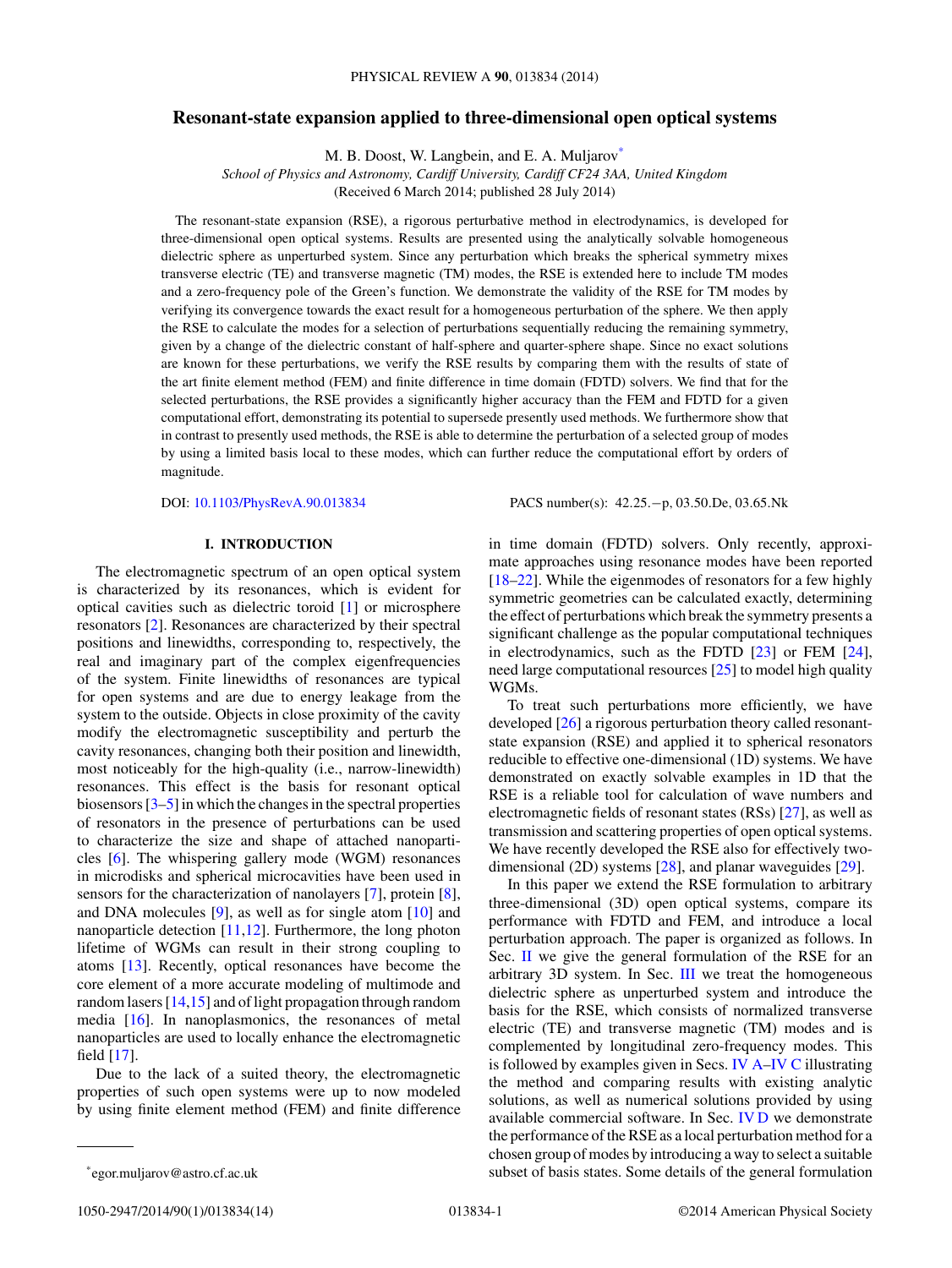<span id="page-1-0"></span>of the method including mode normalization and calculation of the matrix elements are given in [A](#page-9-0)ppendixes  $\overline{A}$  and  $\overline{B}$ . To exemplify the need for such an exact method, we discuss the accuracy limits of the constant flux state approach [\[18\]](#page-13-0) in Appendix [C.](#page-11-0)

### **II. RESONANT-STATE EXPANSION**

Resonant states of an open optical system with a local timeindependent symmetric tensor of dielectric susceptibility *ε*ˆ(**r**) and permeability  $\mu = 1$  are defined as the eigensolutions of Maxwell's wave equation,

$$
\nabla \times \nabla \times \mathbf{E}_n(\mathbf{r}) = k_n^2 \hat{\boldsymbol{\varepsilon}}(\mathbf{r}) \mathbf{E}_n(\mathbf{r}), \tag{1}
$$

satisfying the *outgoing wave* boundary conditions. Here,  $k_n$  is the wave-vector eigenvalue of the RS numbered by the index *n*, and  $\mathbf{E}_n(\mathbf{r})$  is its electric-field eigenfunction in 3D space. The time-dependent part of the RS wave function is given by  $exp(-i\omega_n t)$  with the complex eigenfrequency  $\omega_n = c k_n$ , where  $c$  is the speed of light in vacuum, so that the RSs are solutions of Eq. (1) which are either stationary or decaying in time. As follows from Eq. (1) and the divergence theorem, the RSs are orthogonal according to

$$
0 = (k_{n'}^2 - k_n^2) \int_V d\mathbf{r} \mathbf{E}_n \cdot \hat{\boldsymbol{\varepsilon}} \mathbf{E}_{n'}
$$
  
+ 
$$
\oint_{S_V} dS \left( \mathbf{E}_n \cdot \frac{\partial \mathbf{E}_{n'}}{\partial s} - \mathbf{E}_{n'} \cdot \frac{\partial \mathbf{E}_n}{\partial s} \right),
$$
 (2)

where the first integral in Eq. (2) is taken over an arbitrary simply connected volume *V* which includes all system inhomogeneities of  $\hat{\epsilon}(\mathbf{r})$  while the second integral is taken in the homogeneous space outside the system over the closed surface *SV* , the boundary of *V* , and contains the gradients *∂/∂s* normal to this surface.

The RSs of an open system form a complete set of functions. This allows us to use RSs for expansion of the Green's function (GF)  $\hat{\mathbf{G}}_k(\mathbf{r}, \mathbf{r}')$  satisfying the same outgoing wave boundary conditions and Maxwell's wave equation with a *δ* function source term,

$$
-\nabla \times \nabla \times \hat{\mathbf{G}}_k(\mathbf{r}, \mathbf{r}') + k^2 \hat{\boldsymbol{\varepsilon}}(\mathbf{r}) \hat{\mathbf{G}}_k(\mathbf{r}, \mathbf{r}') = \hat{\mathbf{1}} \delta(\mathbf{r} - \mathbf{r}'), \quad (3)
$$

where  $\hat{\mathbf{l}}$  is the unit tensor and  $k = \omega/c$  is the wave vector of the electromagnetic field in vacuum determined by the frequency *ω*, which is in general complex. The GF expansion in terms of the direct (dyadic) product of the RS vector fields is given by [\[28\]](#page-13-0)

$$
\hat{\mathbf{G}}_k(\mathbf{r}, \mathbf{r}') = \sum_n \frac{\mathbf{E}_n(\mathbf{r}) \otimes \mathbf{E}_n(\mathbf{r}')}{2k(k - k_n)}.
$$
 (4)

This expansion requires that the RSs are normalized according to

$$
1 + \delta_{k_n,0} = \int_V d\mathbf{r} \mathbf{E}_n \cdot \hat{\boldsymbol{\varepsilon}} \mathbf{E}_n
$$
  
+ 
$$
\lim_{k \to k_n} \frac{\oint_{S_V} dS \left( \mathbf{E}_n \cdot \frac{\partial \mathbf{E}}{\partial s} - \mathbf{E} \cdot \frac{\partial \mathbf{E}_n}{\partial s} \right)}{k^2 - k_n^2},
$$
 (5)

where  $E(k,r)$  is an analytic continuation of the RS wave function  $\mathbf{E}_n(\mathbf{r})$  around the point  $k_n$  in the complex k plane and  $\delta_{k,n}$  is the Kronecker  $\delta$  accounting for a factor of 2 in the normalization of  $k_n = 0$  modes. For any spherical surface  $S_R$ of radius  $R$ , the limit in Eq. (5) can be taken explicitly leading for  $k_n \neq 0$  modes to

$$
1 = \int_{V_R} d\mathbf{r} \mathbf{E}_n \cdot \hat{\boldsymbol{\varepsilon}} \mathbf{E}_n
$$
  
+ 
$$
\frac{1}{2k_n^2} \oint_{S_R} dS \left[ \mathbf{E}_n \cdot \frac{\partial}{\partial r} r \frac{\partial \mathbf{E}_n}{\partial r} - r \left( \frac{\partial \mathbf{E}_n}{\partial r} \right)^2 \right], \quad (6)
$$

where  $r = |\mathbf{r}|$ , with the origin at the center of the chosen sphere. Static  $k_n = 0$  modes, if they exist in the GF spectrum, are normalized according to

$$
2 = \int d\mathbf{r} \mathbf{E}_n \cdot \hat{\boldsymbol{\varepsilon}} \mathbf{E}_n. \tag{7}
$$

Their wave functions decay at large distances as  $1/r^2$  or quicker, and the volume of integration in Eq. (5) can be extended to the full space for which the surface integral is vanishing. The proofs of Eqs.  $(5)$  and  $(6)$  are given in Appendix [A.](#page-9-0)

The completeness of RSs allows us to treat exactly a modified (perturbed) problem

$$
\nabla \times \nabla \times \mathcal{E}_{\nu}(\mathbf{r}) = \varkappa_{\nu}^{2} [\hat{\boldsymbol{\varepsilon}}(\mathbf{r}) + \Delta \hat{\boldsymbol{\varepsilon}}(\mathbf{r})] \mathcal{E}_{\nu}(\mathbf{r}), \tag{8}
$$

in which the RS wave vector  $x_v$  and the electric field  $\mathcal{E}_v$ are modified as compared to  $k_n$  and  $\mathbf{E}_n$ , respectively, due to a perturbation  $\Delta \hat{\epsilon}(\mathbf{r})$  with compact support. We treat this problem by (i) solving Eq. (8) with the help of the GF,

$$
\mathcal{E}_{\nu}(\mathbf{r}) = -\varkappa_{\nu}^{2} \int d\mathbf{r}' \hat{\mathbf{G}}_{\varkappa_{\nu}}(\mathbf{r}, \mathbf{r}') \Delta \hat{\boldsymbol{\varepsilon}}(\mathbf{r}') \mathcal{E}_{\nu}(\mathbf{r}'), \tag{9}
$$

(ii) using in Eq.  $(9)$  the spectral representation Eq.  $(4)$ ,

$$
\mathcal{E}_{\nu}(\mathbf{r}) = -\varkappa_{\nu}^{2} \sum_{n} \mathbf{E}_{n}(\mathbf{r}) \frac{\int d\mathbf{r}' \mathbf{E}_{n}(\mathbf{r}') \cdot \Delta \hat{\boldsymbol{\varepsilon}}(\mathbf{r}') \mathcal{E}_{\nu}(\mathbf{r}')}{2\varkappa_{\nu}(\varkappa_{\nu} - k_{n})}, \quad (10)
$$

and (iii) expanding the perturbed wave functions into the unperturbed ones,

$$
\mathcal{E}_{\nu}(\mathbf{r}) = \sum_{n} b_{n\nu} \mathbf{E}_{n}(\mathbf{r}).
$$
 (11)

This is the *RSE method*. The use of the unperturbed GF is an essential element of the RSE as Eq. (9) guarantees that the perturbed wave functions satisfy the outgoing boundary condition. The result of using Eq.  $(11)$  in Eq.  $(10)$  is a linear matrix eigenvalue problem

$$
\chi_{\nu} \sum_{n'} (\delta_{nn'} + V_{nn'}/2) b_{n'\nu} = k_n b_{n\nu}, \qquad (12)
$$

which is reduced, using a substitution  $b_{nv} = c_{nv} \sqrt{\frac{x_v}{k_n}}$ , to the matrix equation [\[26\]](#page-13-0)

$$
\sum_{n'} \left( \frac{\delta_{nn'}}{k_n} + \frac{V_{nn'}}{2\sqrt{k_n k_{n'}}} \right) c_{n' \nu} = \frac{1}{\varkappa_{\nu}} c_{n \nu}.
$$
 (13)

This allows us to find the wave vectors  $x<sub>v</sub>$  and the expansion coefficients *cnν* of the perturbed RSs by diagonalizing a complex symmetric matrix. The matrix elements of the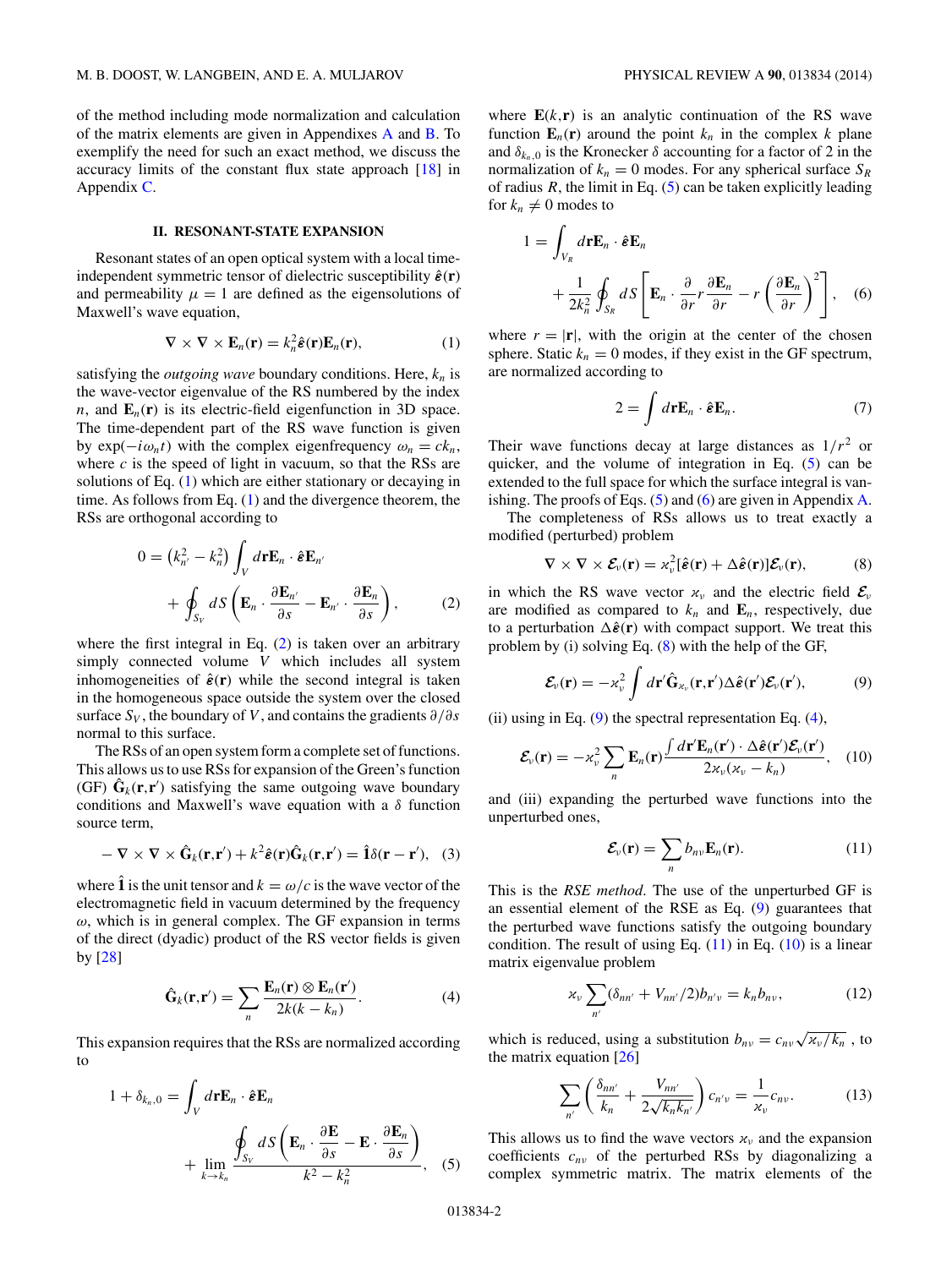<span id="page-2-0"></span>perturbation are given by

$$
V_{nn'} = \int \mathbf{E}_n(\mathbf{r}) \cdot \Delta \hat{\boldsymbol{\varepsilon}}(\mathbf{r}) \mathbf{E}_{n'}(\mathbf{r}) d\mathbf{r}.
$$
 (14)

In our previous works on the RSE  $[26,28]$  we derived the intermediate result Eq. [\(10\)](#page-1-0) using Dyson's equation for the perturbed GF. The present way to obtain Eq. [\(10\)](#page-1-0) is equivalent, but is simplifying the treatment by not dealing explicitly with the perturbed GF. We note that in 2D systems the set of RSs of a system is complemented with a continuum of states on the cut of the GF which was treated in Ref. [\[28\]](#page-13-0). The existence of the cut in the spectra of 2D systems can be qualitatively understood by considering the asymptotic behavior of the electric field at large distances  $\propto e^{ikr}/(kr)^{\alpha}$ , where  $2\alpha + 1$  is the space dimensionality. In 2D systems,  $\alpha = 1/2$  so that the field has a square-root asymptotics leading to a cut in the complex *k* plane.

## **III. EIGENMODES OF A DIELECTRIC SPHERE AS BASIS FOR THE RSE**

To apply the RSE to 3D systems we need a known basis of RSs. We choose here the RSs of a dielectric sphere of radius *R* and refractive index  $n<sub>R</sub>$ , surrounded by vacuum, since they are analytically known. For any spherically symmetric system, the solutions of Maxwell's equations split into four groups: TE, TM, longitudinal electric (LE), and longitudinal magnetic (LM) modes [\[30\]](#page-13-0). TE (TM) modes have no radial components of the electric (magnetic) field, respectively. Longitudinal modes are curl free static modes satisfying Maxwell's wave equation for  $k_n = 0$ . Longitudinal magnetic modes have zero electric field, and since we limit ourself in this work to perturbations in the dielectric susceptibility only, they are not mixed by the perturbation to other types of modes and are thus ignored in the following. Furthermore, owing to the spherical symmetry, the azimuthal index *m* and longitudinal index *l* of the angular momentum operator are good quantum of the problem and take integer values corresponding to the number of field oscillations around the sphere. For each *l* value there are  $2l + 1$  degenerate modes with  $m = -l, \ldots, l$ .

Splitting off the time dependence  $\propto e^{-i\omega t}$  of the electric fields **E** and **D** and magnetic field **H**, the first pair of Maxwell's equations can be written in the form

$$
\nabla \times \mathbf{E} = ik\mathbf{H}, \quad \nabla \times \mathbf{H} = -ik\mathbf{D}, \tag{15}
$$

where  $k = \omega/c$  and  $\mathbf{D}(\mathbf{r}) = \hat{\boldsymbol{\varepsilon}}(\mathbf{r})\mathbf{E}(\mathbf{r})$ . Combining them leads to Eq.  $(1)$  for the RSs and to Eq.  $(3)$  for the corresponding GF. For  $k \neq 0$  states the second pair of Maxwell's equations,

$$
\nabla \cdot \mathbf{D} = 0 \quad \text{and} \quad \nabla \cdot \mathbf{H} = 0,\tag{16}
$$

is automatically satisfied, since  $\nabla \cdot \nabla \times \mathbf{A} = 0$  for any vector field **A**. However, if  $k = 0$ , it is not guaranteed that solutions of Eq.  $(15)$  satisfy also Eq.  $(16)$ . The spectrum of the GF given by Eq. [\(4\)](#page-1-0) however includes all modes obeying Eq. (15), no matter whether Eq.  $(16)$  is satisfied or not. We find that the LE modes actually do not satisfy Eq. (16) on the sphere surface, such that Maxwell's boundary condition of continuity of the normal component of **D** across the boundary of the dielectric sphere is not fulfilled. The LE modes are therefore just formal solutions of Eq. [\(1\)](#page-1-0) not corresponding to any physical modes of the system. However, they do contribute to the GF expansion Eq. [\(4\)](#page-1-0) and have to be taken into account for the completeness of the basis used in the RSE.

Following Ref. [\[30\]](#page-13-0), the three groups of modes of a homogeneous dielectric sphere can be written as

TE: 
$$
\mathbf{E} = -\mathbf{r} \times \nabla f
$$
 and  $i\mathbf{H} = \frac{\nabla \times \mathbf{E}}{k}$ ,  
TM:  $i\mathbf{H} = -\mathbf{r} \times \nabla f$  and  $\mathbf{E} = \frac{\nabla \times i\mathbf{H}}{\varepsilon k}$ , (17)  
LE:  $\mathbf{E} = -\nabla f$  and  $\mathbf{H} = 0$ ,

where  $f(\mathbf{r})$  is a scalar function satisfying the Helmholtz equation

$$
\nabla^2 f + k^2 \varepsilon f = 0,\tag{18}
$$

with the permeability of the dielectric sphere in vacuum given by

$$
\varepsilon(r) = \begin{cases} n_R^2 & \text{for} \quad r \le R, \\ 1 & \text{for} \quad r > R. \end{cases} \tag{19}
$$

Owing to the spherical symmetry of the system, the solution of Eq. (18) splits in spherical coordinates  $\mathbf{r} = (r, \theta, \varphi)$  into the radial and angular components:

$$
f(\mathbf{r}) = R_l(r,k)Y_{lm}(\Omega),\tag{20}
$$

where  $\Omega = (\theta, \varphi)$  with the angle ranges  $0 \le \theta \le \pi$  and  $-\pi \le$  $\varphi \leq \pi$ . The angular component is given by the spherical harmonics,

$$
Y_{lm}(\Omega) = \sqrt{\frac{2l+1}{2} \frac{(l-|m|)!}{(l+|m|)!}} P_l^{|m|}(\cos \theta) \chi_m(\varphi), \quad (21)
$$

which are the eigenfunctions of the angular part of the Laplacian,

$$
\hat{\Lambda}(\Omega)Y_{lm}(\Omega) = -l(l+1)Y_{lm}(\Omega),\tag{22}
$$

where  $P_l^m(x)$  are the associated Legendre polynomials. Note that the azimuthal functions are defined here as

$$
\chi_m(\varphi) = \begin{cases}\n\pi^{-1/2} \sin(m\varphi) & \text{for } m < 0, \\
(2\pi)^{-1/2} & \text{for } m = 0, \\
\pi^{-1/2} \cos(m\varphi) & \text{for } m > 0,\n\end{cases}
$$
\n(23)

in order to satisfy the orthogonality condition without using the complex conjugate, as required by Eq. [\(2\)](#page-1-0). The radial components  $R_l(r, k)$  satisfy the spherical Bessel equation,

$$
\left[\frac{d^2}{dr^2} + \frac{2}{r}\frac{d}{dr} - \frac{l(l+1)}{r^2} + \varepsilon(r)k^2\right]R_l(r,k) = 0, \quad (24)
$$

and have the following form:

$$
R_l(r,k) = \begin{cases} j_l(n_Rkr)/j_l(n_RkR) & \text{for } r \leq R, \\ h_l(kr)/h_l(kR) & \text{for } r > R, \end{cases}
$$
 (25)

in which  $j_l(z)$  and  $h_l(z) \equiv h_l^{(1)}(z)$  are, respectively, the spherical Bessel and Hankel functions of the first kind.

In spherical coordinates, a vector field **E**(**r**) can be written as

$$
\mathbf{E}(r,\theta,\varphi) = E_r \mathbf{e}_r + E_\theta \mathbf{e}_\theta + E_\varphi \mathbf{e}_\varphi = \begin{pmatrix} E_r \\ E_\theta \\ E_\varphi \end{pmatrix},
$$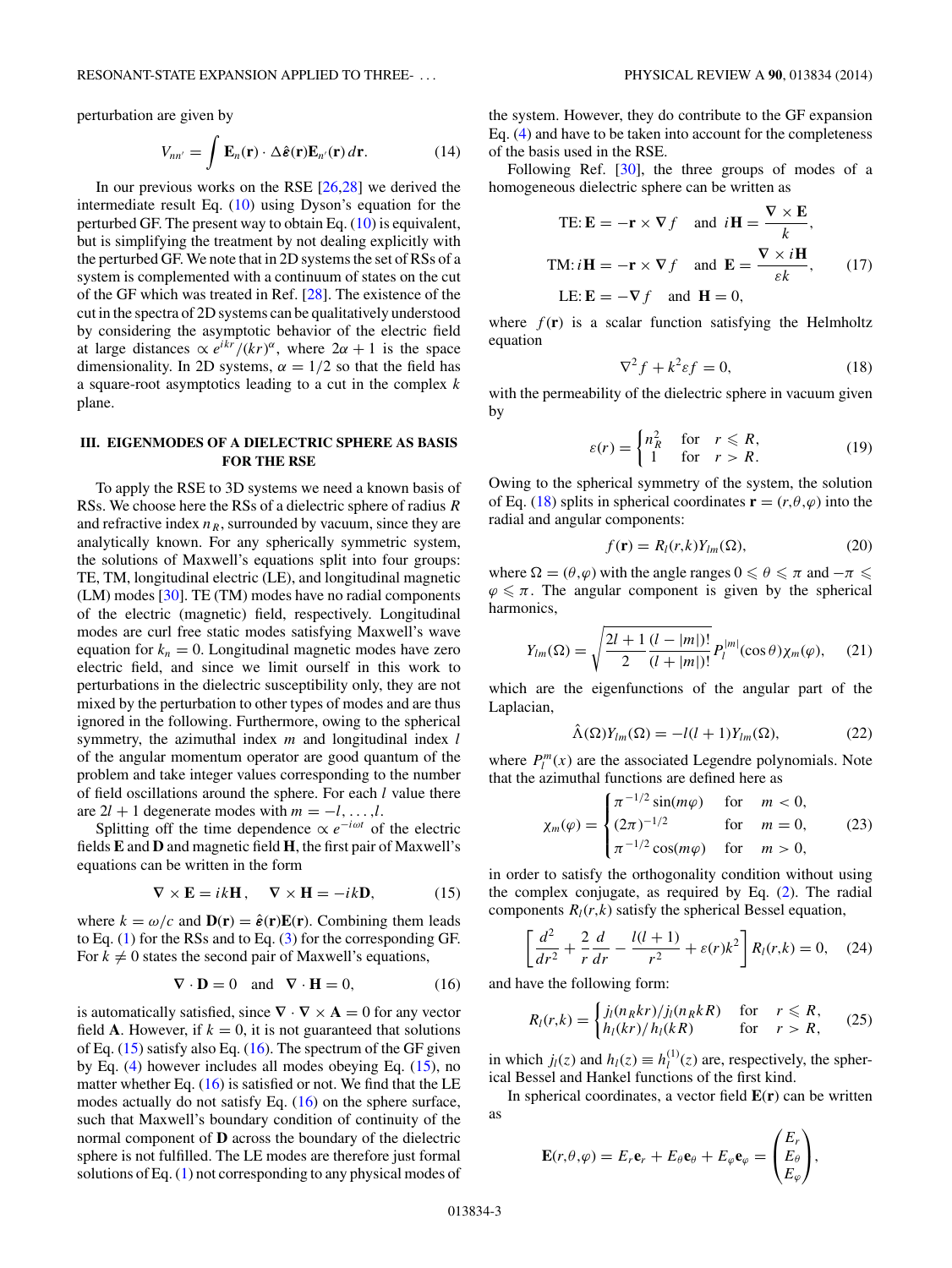<span id="page-3-0"></span>where  $\mathbf{e}_r$ ,  $\mathbf{e}_\theta$ , and  $\mathbf{e}_\varphi$  are the unit vectors. The electric field of the RSs then has the form

$$
\mathbf{E}_{n}^{\mathrm{TE}}(\mathbf{r}) = A_{l}^{\mathrm{TE}} R_{l}(r, k_{n}) \begin{pmatrix} 0 \\ \frac{1}{\sin \theta} \frac{\partial}{\partial \varphi} Y_{lm}(\Omega) \\ -\frac{\partial}{\partial \theta} Y_{lm}(\Omega) \end{pmatrix}
$$
 (26)

for TE modes,

$$
\mathbf{E}_{n}^{\mathrm{TM}}(\mathbf{r}) = \frac{A_{l}^{\mathrm{TM}}(k_{n})}{\varepsilon(r)k_{n}r} \begin{pmatrix} l(l+1)R_{l}(r,k_{n})Y_{lm}(\Omega) \\ \frac{\partial}{\partial r}rR_{l}(r,k_{n})\frac{\partial}{\partial \theta}Y_{lm}(\Omega) \\ \frac{\partial}{\partial r}\frac{rR_{l}(r,k_{n})}{\sin\theta}\frac{\partial}{\partial \varphi}Y_{lm}(\Omega) \end{pmatrix}
$$
(27)

for TM modes, and

$$
\mathbf{E}_{n}^{\text{LE}}(\mathbf{r}) = A_{l}^{\text{LE}}\begin{pmatrix} \frac{\partial}{\partial r}R_{l}(r,0)Y_{lm}(\Omega) \\ \frac{R_{l}(r,0)}{r} \frac{\partial}{\partial \theta}Y_{lm}(\Omega) \\ \frac{R_{l}(r,0)}{r \sin \theta} \frac{\partial}{\partial \varphi}Y_{lm}(\Omega) \end{pmatrix}
$$
(28)

for LE modes. All the wave functions are normalized according to Eqs.  $(5)$ – $(7)$ , leading to the following normalization constants:

$$
A_l^{\text{TE}} = \sqrt{\frac{2}{l(l+1)R^3(n_R^2 - 1)}},
$$

$$
\frac{n_R A_l^{\text{TE}}}{A_l^{\text{TM}}(k)} = \sqrt{\left[\frac{j_{l-1}(n_R kR)}{j_l(n_R kR)} - \frac{l}{n_R kR}\right]^2 + \frac{l(l+1)}{k^2 R^2}},
$$
(29)
$$
A_l^{\text{LE}} = \sqrt{\frac{2}{R(n_R^2 l + l + 1)}}.
$$

We note that the above normalization constants are equal to those in Ref.  $[31]$  [Eqs.  $(3.31)$  and  $(3.32)$ ], where they are claimed to be resulting from a general formula Eq. (3.12) for the normalization of modes in spherically symmetric systems. However, this formula is different from our result, Eq. [\(6\)](#page-1-0), and we found that it diverges for the TE and TM modes, showing that it is incorrect and does not result in Eqs. (3.31) and (3.32).

The Maxwell boundary conditions following from Eq. [\(15\)](#page-2-0), namely the continuity of the tangential components of **E** and **H** across the spherical dielectric-vacuum interface, lead to the following secular equations determining the RS wave numbers *kn*:

$$
\frac{n_R j_l'(n_R z)}{j_l(n_R z)} - \frac{h_l'(z)}{h_l(z)} = 0
$$
\n(30)

for TE modes and

$$
\frac{n_R j_l'(n_R z)}{j_l(n_R z)} - \frac{n_R^2 h_l'(z)}{h_l(z)} - \frac{n_R^2 - 1}{z} = 0
$$
 (31)

for TM modes, where  $z = k_n R$  and  $j_l'(z)$  and  $h_l'(z)$  are the derivatives of  $j_l(z)$  and  $h_l(z)$ , respectively. While the LE modes are the RSs easiest to calculate due to a simple power-law form of their radial functions,

$$
R_l(r,0) = \begin{cases} (r/R)^l & \text{for } r \leq R, \\ (R/r)^{l+1} & \text{for } r > R, \end{cases}
$$
 (32)

it is convenient to treat them in the RSE as part of the TM family of RSs. Indeed, for  $r \le R$  they coincide with the TM modes taken in the limit  $k_n \to 0$ :

$$
\mathbf{E}_n^{\text{LE}}(\mathbf{r}) = \sqrt{l(n_R^2 - 1)} \lim_{k_n \to 0} \mathbf{E}_n^{\text{TM}}(\mathbf{r}).
$$
 (33)

Note that  $k_n = 0$  is not a solution of the secular equation (31) for TM modes. However, using the analytic dependence of the wave functions of TM modes on  $k_n$  [see Eqs.  $(25)$ ,  $(27)$ , and  $(29)$ ], the limit Eq.  $(33)$  can be taken in the calculation of the matrix elements containing LE modes. The same limit  $k_n \to 0$  has to be carefully approached in the matrix eigenvalue problem Eq. [\(13\)](#page-1-0) of the RSE, as the matrix elements are divergent, due to the  $1/\sqrt{k_n}$  factor introduced in the expansion coefficients. We found that adding a finite negative imaginary part to static poles,  $k_n R = -i\delta$ , with  $\delta$  typically of order  $10^{-7}$  (determined by the numerical accuracy) is suited for the numerical results presented in the following section. We have verified this by comparing the results with the ones of the RSE in the form of a generalized linear eigenvalue problem Eq. [\(12\)](#page-1-0), which has no such divergence, but its numerical solution is a factor of 2–3 slower in the NAG library implementation.

## **IV. APPLICATION TO 3D SYSTEMS WITH SCALAR DIELECTRIC SUSCEPTIBILITY**

In this section we discuss the application of the RSE to 3D systems described by a scalar dielectric function  $\hat{\boldsymbol{\varepsilon}}(\mathbf{r}) + \Delta \hat{\boldsymbol{\varepsilon}}(\mathbf{r}) = \hat{\mathbf{1}}[\varepsilon(\mathbf{r}) + \Delta \varepsilon(\mathbf{r})]$ . As unperturbed system we use the homogeneous dielectric sphere of radius *R* with  $\varepsilon(r)$ given by Eq. [\(19\)](#page-2-0), having the analytical modes discussed in Sec. [III.](#page-2-0) We use the refractive index  $n_R = 2$  of the unperturbed sphere throughout this section and consider several types of perturbations, namely, a homogeneous perturbation of the whole sphere in Sec. IV A, a half-sphere perturbation in Sec. [IV B,](#page-5-0) and a quarter-sphere perturbation in Sec. [IV C.](#page-5-0) We demonstrate in Sec. [IV D](#page-7-0) the performance of the RSE as a local perturbation method for a chosen group of modes by introducing a way to select a suitable subset of basis states. Explicit forms of the matrix elements used in these calculations are given in Appendix [B.](#page-10-0)

#### **A. Homogeneous sphere perturbation**

The perturbation we consider here is a homogeneous change of *ε* over the whole sphere, given by

$$
\Delta \varepsilon(\mathbf{r}) = \Delta \varepsilon \Theta(R - r),\tag{34}
$$

where  $\Theta$  is the Heaviside function, with the strength  $\Delta \epsilon = 5$ used in the numerical calculation. For spherically symmetric perturbations, RSs of different angular quantum numbers (*l,m*), and different transverse polarizations are not mixed, and are denenerate in *m*. We show here for illustration the  $l = 5$ modes. The matrix elements of the perturbation Eq. (34) are given by Eqs.  $(B1)$ – $(B5)$  of Appendix [B.](#page-10-0) The homogeneous perturbation does not change the symmetry of the system, so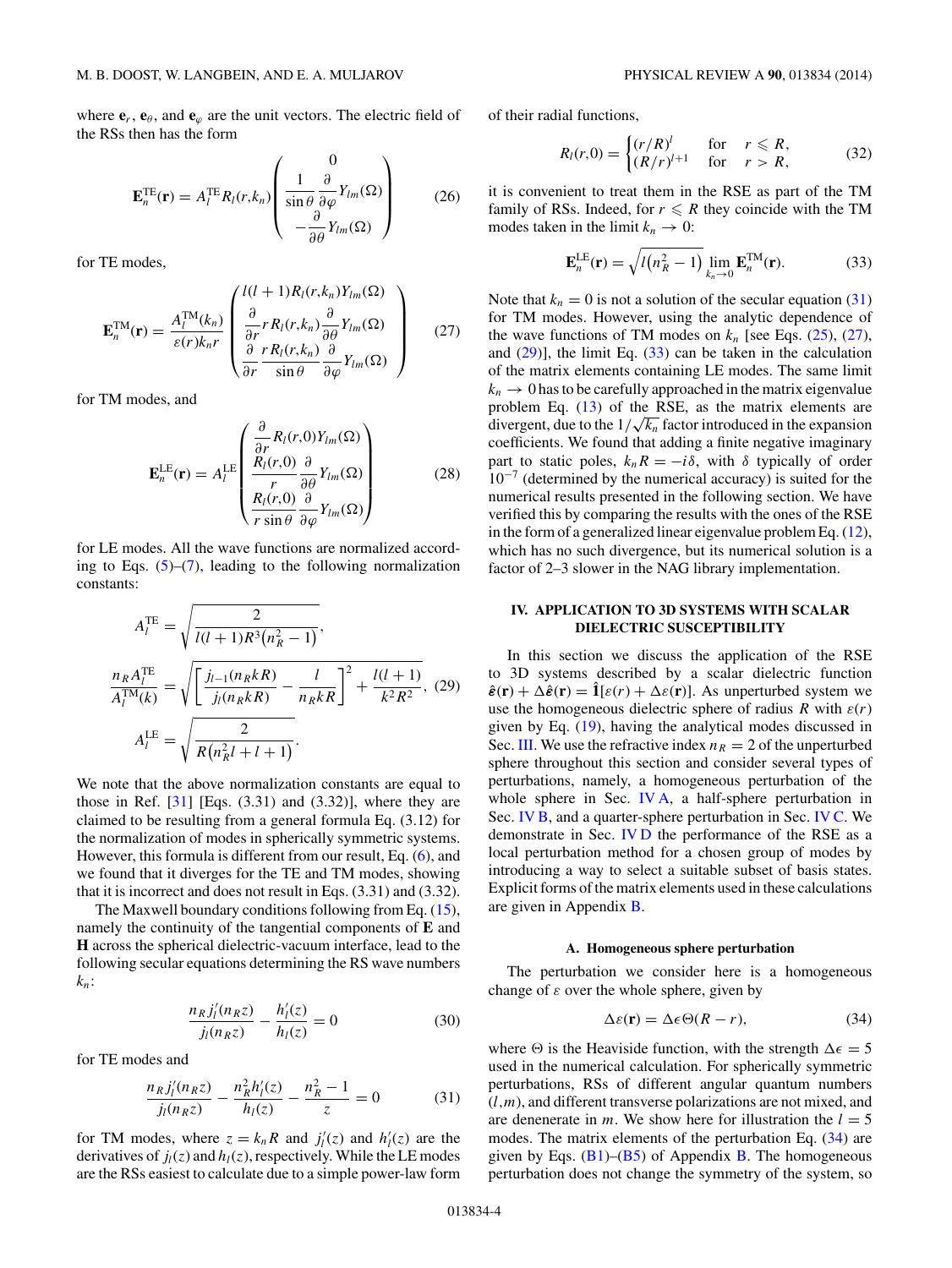<span id="page-4-0"></span>

FIG. 1. (Color online) TM RSs with  $l = 5$  (and a fixed *m*) for the homogeneous perturbation Eq. [\(34\)](#page-3-0) with  $\Delta \epsilon = 5$ . (a) Perturbed RS wave numbers calculated using RSE with  $N = 1000$  with  $(+)$  and without  $(x)$  the LE mode, as well as using the exact secular equation (open squares). The wave numbers of the unperturbed system are shown as open circles with dots. Inset: Dielectric constant profile of the unperturbed (black line) and perturbed (red line) systems. (b) Relative error of the perturbed wave numbers calculated with  $(+)$ and without  $(x)$  contribution of the LE mode, as well as with the LE mode and extrapolation (crossed pentagons).

that the perturbed modes obey the same secular equations (30) and (31) with the refractive index  $n_R$  of the sphere changed to  $\sqrt{n_R^2 + \Delta \epsilon}$ , and the perturbed wave numbers  $x_v$  calculated using the RSE can be compared with the exact values  $x_v^{\text{(exact)}}$ obtained from the secular equations.

We choose the basis of RSs for the RSE in such a way that for a given orbital number *l* and *m* we select all RSs with  $|k_n| < k_{\text{max}}(N)$  using a maximum wave vector  $k_{\text{max}}(N)$ chosen to result in *N* RSs. We find that as we increase *N*, the relative error  $|x_v/x_v^{\text{(exact)}} - 1|$  decreases as  $N^{-3}$ . Following the procedure described in Ref. [\[27\]](#page-13-0) we can extrapolate the perturbed wave numbers. The resulting perturbed wave numbers for  $N = 1000$  (corresponding to  $k_{\text{max}}R = 400$ ) are shown in Fig. 1 for the TM RSs and Fig. 2 for the TE RSs. The perturbation is strong, leading to WGMs with up to two orders of magnitude narrower linewidths. The RSE reproduces the wave numbers of about 100 RSs to a relative error in the  $10^{-7}$  range, which is improving further by one to two



FIG. 2. (Color online) As Fig. 1 but for TE RSs, for which the LE modes have no influence.

orders of magnitude after extrapolation. The homogeneous perturbation does not couple LE modes to TE modes as LE modes have the symmetry of TM modes [see Eq. [\(33\)](#page-3-0)] leading to vanishing overlap integrals with TE RSs. The contribution of the LE-mode RS in the TM polarization is significant, as is shown in Fig. 1 by the large decrease of the relative error by up to eight orders of magnitude when adding them to the basis. This validates the analytical treatment of the LE-mode RSs in the RSE developed in this work. We have verified that taking a finite imaginary value of  $\delta = 10^{-7}$  in Eq. [\(13\)](#page-1-0) for the LE modes instead of using strict  $k_n = 0$  poles in Eq. [\(12\)](#page-1-0), as done throughout this work, changes the relative error of the TM mode calculation by less than 10% and within the range of 10−<sup>9</sup> only. For practical applications, this limitation should not be relevant as the error in the measured geometry will typically be significantly larger.

Using the spherical symmetry of the perturbed problem treated in this section we have investigated the properties of constant flux states (CFSs) [\[18\]](#page-13-0) and compared them with RSs, as detailed in Appendix [C.](#page-11-0) We find that CFSs, while possibly representing a suited approximation for lasing modes within a narrow frequency window [\[14\]](#page-12-0), in general do not describe accurately optical resonances in open systems and do not provide a suitable basis for developing accurate perturbative approaches.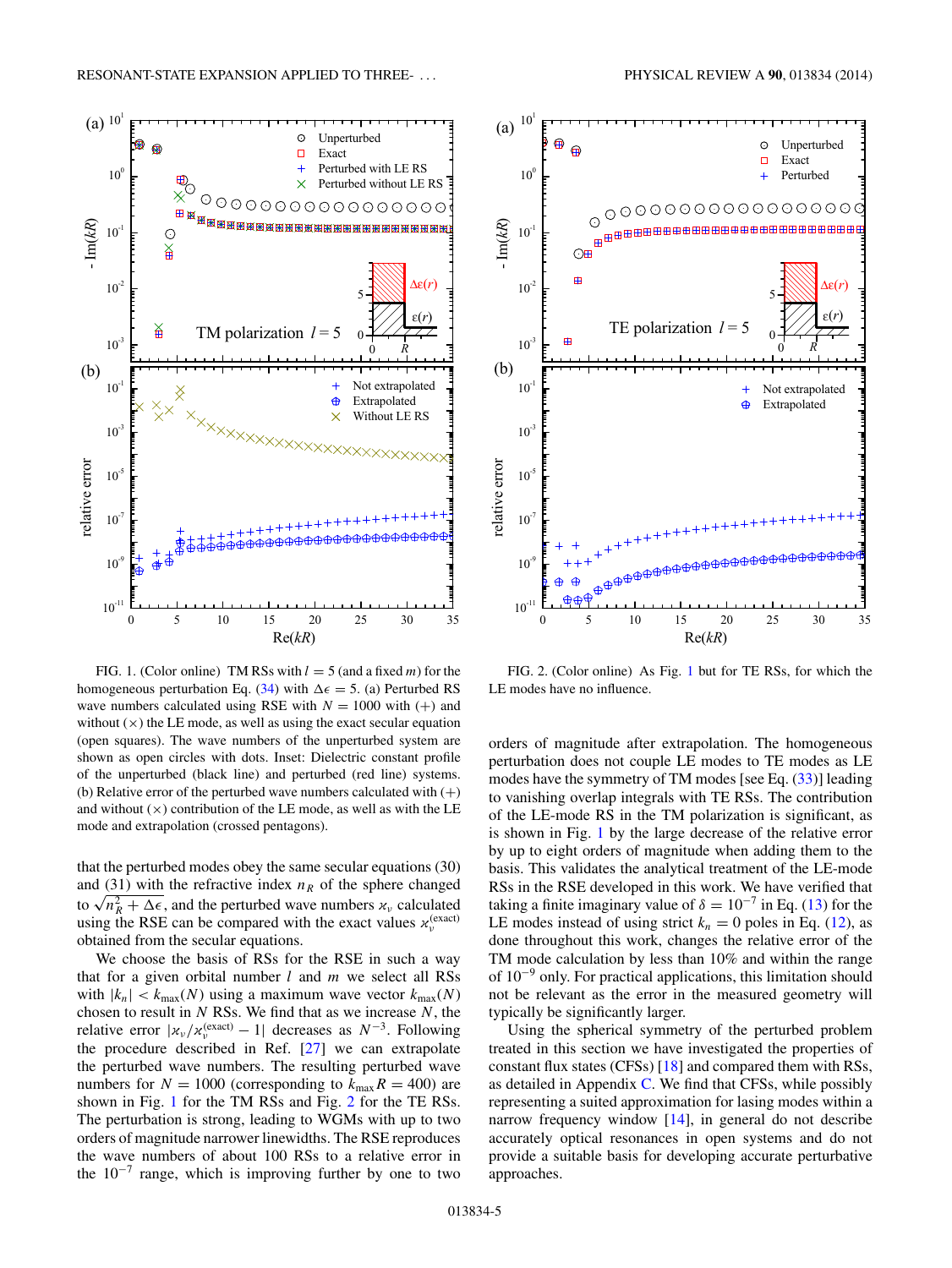#### **B. Hemisphere perturbation**

<span id="page-5-0"></span>We consider here a hemisphere perturbation as sketched in Fig. 3 which mixes TE, TM, and LE modes with different *l*, while conserving *m*. The perturbation is given by

$$
\Delta \varepsilon(\mathbf{r}) = \Delta \varepsilon \Theta(R - r) \Theta\left(\theta - \frac{\pi}{2}\right) \tag{35}
$$

and increases  $\varepsilon$  in the northern hemisphere by  $\Delta \epsilon$ , while leaving the southern hemisphere unchanged. In our numerical simulation, we use  $\Delta \epsilon = 0.2$ . The calculation of the matrix elements is done using Eqs.  $(B7)$ – $(B12)$  of Appendix [B](#page-10-0) which require numerical integration. Owing to the symmetry of the perturbation, matrix elements between TM and TE RSs can only be nonzero when the RSs have *m* of opposite sign and equal magnitude, i.e., they are sine and cosine states of equal |*m*|. Similarly, matrix elements between two TE RSs or two TM RSs can only be nonzero if both states have the same



FIG. 3. (Color online) (a) Unperturbed and perturbed RS wave numbers for a hemisphere perturbation given by Eq. (35) with  $\Delta \epsilon$  = 0.2, for  $|m| = 3$ , calculated via the RSE with basis sizes of  $N = 2000$ (crosses) and  $N = 4000$  (hexagons). The unperturbed RSs are shown as open circles with dots. (b) Absolute errors  $M_{\nu}$  as function of Re *x<sub>v</sub>* calculated for different basis sizes *N* as labeled. Inset: Diagram illustrating a dielectric sphere with the region of increased dielectric constant (upper hemisphere).

*m*. We can therefore restrict the basis to  $m = 3$  TM states and *m* = −3 TE states for the numerical calculations of this section. We treat the LE RSs as TM modes with  $k_nR = -i10^{-7}$ and a normalization factor modified according to Eq. [\(33\)](#page-3-0). The resulting RS wave numbers are shown in Fig. 3. Due to the smaller perturbation compared to that considered in Sec. [IV A,](#page-3-0) the mode positions in the spectrum do not change as much. The imaginary part of most of the WGMs decreases due to the higher dielectric constant in the perturbed hemisphere. However, some of the modes also have an increased imaginary part due to the scattering at the edge of the perturbation.

To the best of our knowledge, an analytic solution for this perturbation is not available and thus we cannot calculate the relative error of the RSE result with respect to the exact solution. However, we can investigate the convergence of the method in order to demonstrate how the RSE works in this case, for the perturbation not reducible to an effective one-dimensional problem. We accordingly show in Fig.  $3(a)$ the perturbed modes for two different values of basis size *N* and in Fig.  $3(b)$  the absolute errors  $M_{\nu}$  for several different values of *N*. Following Ref. [\[27\]](#page-13-0), the absolute error is defined here as  $M_v = \max_{i=1,2,3} |\varkappa_v^{N_4} - \varkappa_v^{N_i}|$ , where  $\varkappa_v^{N_i}$  are the RS wave numbers calculated for basis sizes of  $N_1 \approx N/2$ ,  $N_2 \approx N/\sqrt{2}$ ,  $N_3 \approx N/\sqrt{2}$ , and  $N_4 = N$ . We see that the perturbed resonances are converging with increasing basis size, approximately following a power law with an exponent between  $-2$  and  $-3$ .

### **C. Quarter-sphere perturbation**

We consider here a perturbation which breaks both continuous rotation symmetries of the sphere and is thus is not reducible to an effective one- or two-dimensional system. The perturbation is given by

$$
\Delta \varepsilon(\mathbf{r}) = \Delta \varepsilon \Theta(R - r) \Theta\left(\frac{\pi}{2} - \theta\right) \Theta\left(\frac{\pi}{2} - |\varphi|\right) \quad (36)
$$

and corresponds physically to a uniform increase of the dielectric constant in a quarter-sphere area, as sketched in Fig. [4.](#page-6-0) In our numerical simulation, we take  $\Delta \epsilon = 1$ . Again, the calculation of the matrix elements requires numerical integration. Owing to the reduced symmetry of the perturbation as compared to that treated in the previous section we now have modes of different *l*, *m*, and polarization mixing, although TE sine (TM cosine) and TE cosine (TM sine) modes are decoupled, owing to the mirror symmetry of the system. This allows us to split the simulation of all modes into two separate simulations called *A* and *B*, respectively, each of size *N*. The lifting of the *m* degeneracy of the unperturbed modes can be seen as splitting of the resonances in Figs.  $4(a)$  and  $4(b)$ . In most cases the splitting in the real part of the resonant wave number is greater than the linewidth of the modes.

The convergence of the RSE is well seen in Figs.  $4(a)$ and  $4(b)$  showing the perturbed RS wave numbers for two different basis sizes *N*. An analytic solution for this perturbation is not available, so that we use the method described in Sec. IV B to estimate the error, and show in Fig.  $4(c)$ the resulting absolute errors  $M_{\nu}$  for several values of *N*. A convergence with a power-law exponent between  $-2$  and  $-3$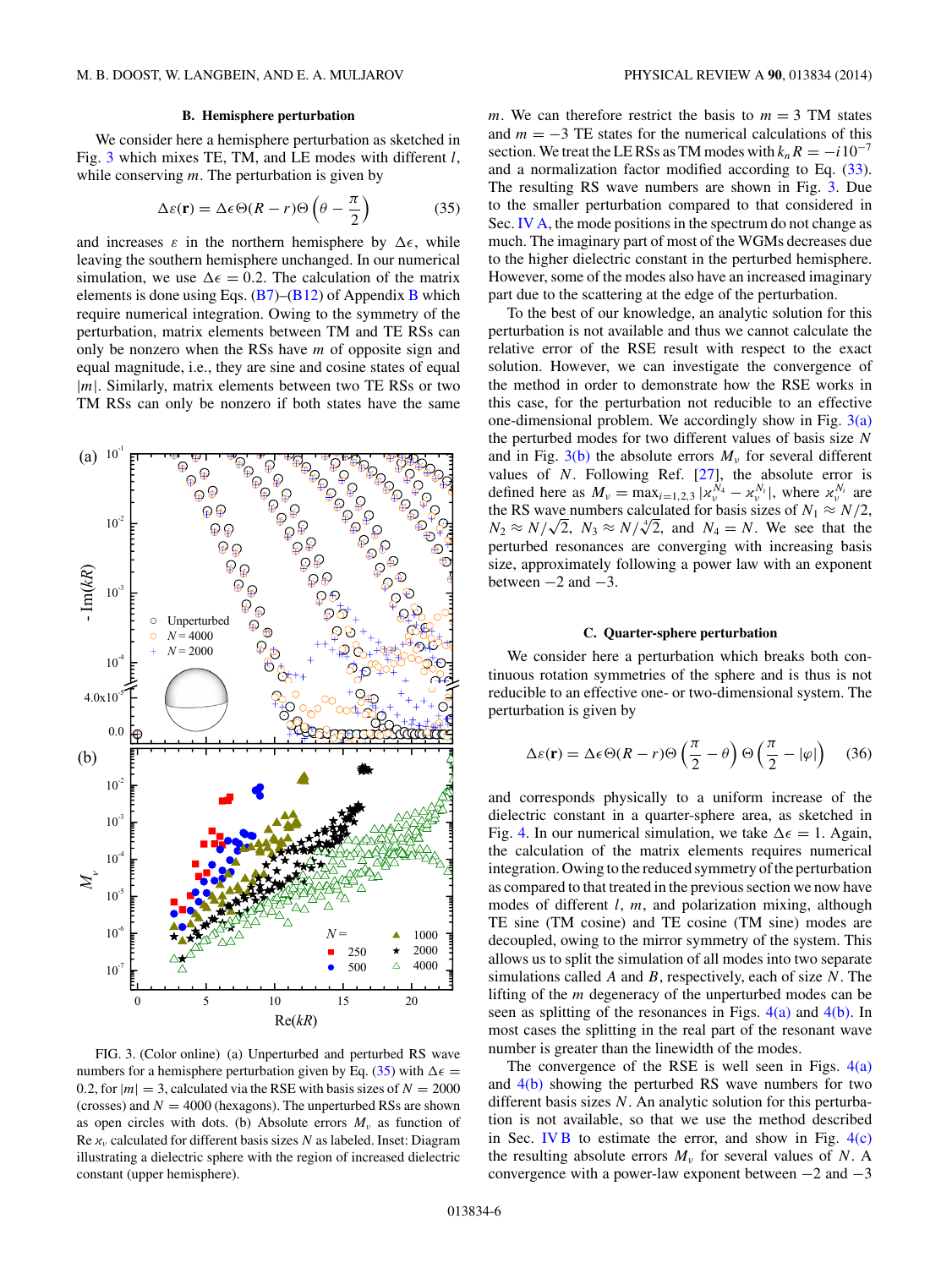<span id="page-6-0"></span>

FIG. 4. (Color online) (a) Unperturbed and perturbed RS wave numbers for a quarter-sphere perturbation given by Eq. [\(36\)](#page-5-0) with  $\Delta \epsilon = 1$ , calculated by the RSE with the basis sizes  $N = 4000$ (crosses) and  $N = 8000$  (hexagons). The unperturbed RSs are shown as open circles with dots. A sketch of the perturbation geometry is also shown. (b) Zoom of (a) showing the splitting of a  $2l + 1$ degenerate WGMs as the  $m$  degeneracy is lifted. Here  $l = 7$ . The pole indicated in (b) by an arrow is analyzed further in Fig. [6.](#page-7-0) The results of FEM simulations using 200 000, 100 000, 50 000, and 25 000 finite elements are shown for comparison. (c) Absolute error  $M<sub>v</sub>$  as function of Re  $x_v$  calculated by the RSE with different basis sizes *N* as labeled, for the RSs shown in (b).

is again observed, resulting in relative errors in the  $10^{-4}$ – $10^{-5}$ range for  $N = 8000$ .

To verify the RSE results, we have simulated the system using the commercial solver COMSOL [\(http://www.comsol.com\)](http://www.comsol.com) which uses the finite element method and Galerkin's method, approximating the openness of the system with an absorbing perfectly matched layer (PML). We have surrounded the sphere with a vacuum shell followed by a PML shell of equal thickness *D*. The results are shown in Fig. 4(b) using  $D = R/2$ , and a "physics controlled" mesh with  $N<sub>G</sub>$  = 200 000, 100 000, 50 000, and 25 000 finite elements. We used the nearest unperturbed RS wave vector as linearization point (i.e., the input value) for the COMSOL solver, and requested the determination of 40 eigenfrequencies, which we found to be the minimum number reliably returning all 15 nondegenerate modes deriving from the  $l = 7$  unperturbed fundamental WGM. With increasing  $N<sub>G</sub>$ , the COMSOL RS wave numbers tend towards the RSE poles, with an error scaling approximately as  $N_G^{-1}$ . This is verifying the validity of the RSE results.

To make a comparison between the RSE and COMSOL in terms of numerical complexity we use the poles computed by an  $N = 16000$  RSE simulation as "exact solution" to calculate the average relative errors of the poles shown in Fig.  $4(b)$  versus effective processing time on an Intel E8500 CPU. The result is shown in Fig. 5, including COMSOL data for different shell thicknesses *D* of  $R/2$ ,  $R/4$ , and  $R/8$ , revealing that  $D = R/4$ provides the best performance. This comparison shows that the RSE is two to three orders of magnitude faster than COMSOL for the present example, and at the same time determines significantly more RSs.

The RSE computing time includes the calculation of the matrix elements which were done evaluating the onedimensional integrals (see Appendix [B 2\)](#page-10-0) using 10 000



FIG. 5. (Color online) A comparison of the relative error of the perturbed RS wave numbers shown in Fig. 4(b) calculated by the RSE for different *N* as labeled vs computational time. For comparison, the performance of the FEM using COMSOL, and FDTD using Lumerical are given. In the FEM we have used a thickness of the vacuum layer and the perfectly matched layer of *R/*2, *R/*4, and *R/*8 as labeled, and *N*<sub>G</sub> = 200 000, 100 000, 50 000, 25 000 finite elements as labeled. In the FDTD we used different grid spacings from *R/*8 to *R/*80 and other parameters as given in the text.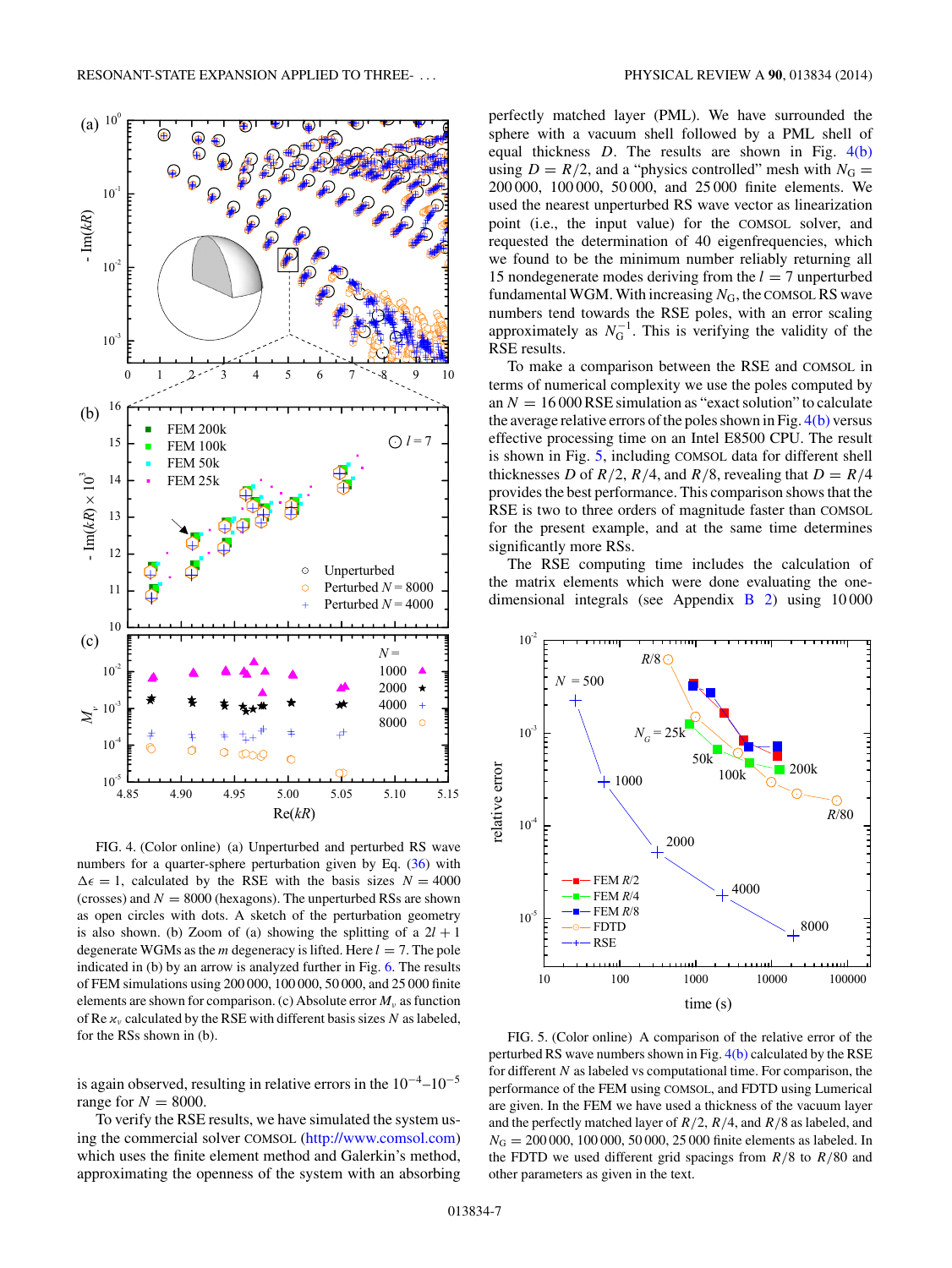<span id="page-7-0"></span>equidistant grid points. The computing time of the matrix elements is significant only for  $N \le 2000$ , while for larger *N* the matrix diagonalization time, scaling as  $N^3$ , is dominating. We have verified that the accuracy of the matrix element calculation is sufficient to not influence the relative errors shown.

We also include in Fig. [5](#page-6-0) the performance of FDTD calculations using the commercial software Lumerical [\(http://www.lumerical.com\)](http://www.lumerical.com). They were undertaken using a simulation cube size from 2.5*R* to 4*R*, exploiting the reflection symmetry, and for grid steps between *R/*8 and *R/*80, with a subsampling of 32. The simulation area was surrounded by a PML of a size chosen automatically by the software. The excitation pulse had a center wave number of  $k = 5.1$  and a relative bandwidth of 10% to excite the relevant modes, and the simulation was run for 360 oscillation periods. The calculated time-dependent electric field after the excitation pulse was transformed into a spectrum and the peaks were fitted with a Lorentzian to determine the real and imaginary part of the mode. The parameters used were chosen to optimize the performance, and in the plot the results with the shortest computation time for a given relative error are given.

We can conclude that the RSE is about two orders of magnitude faster than both FEM and FDTD for this specific problem, showing its potential to supersede presently used methods. Given that the basis of RSs is overcomplete, there is a potential [\[32\]](#page-13-0) to eliminate half of the RSs from the basis, in this way increasing the computational speed by an additional factor of 8. A general analysis of the performance of RSE relative to FEM and FDTD is beyond the scope of this work and will be presented elsewhere.

To illustrate how a particular perturbed RS is created as a superposition of unperturbed RSs, we show in Fig. 6 the contributions of the unperturbed RSs to the perturbed WGM indicated by the arrow in Fig. [4\(b\)](#page-6-0) with index *ν* and wave number  $x_v$ , given by the open star in Fig. 6. The contribution of the basis states to this mode are visualized by circles of a radius proportional to  $\sqrt[6]{\sum |c_{nv}|^2}$ , where the sum is taken over the  $2l + 1$  degenerate basis RSs of a given eigenfrequency, centered at the positions of the RS wave numbers in the complex *k* plane. The expansion coefficients *cnν* decrease quickly with the distance between the unperturbed and perturbed RS wave numbers, with the dominant contribution coming from the nearest unperturbed RS, a typical feature of perturbation theory in closed systems. The unperturbed RS nearest to the perturbed one in Fig. 6 has the largest contribution, and is a  $l = 7$  TE WGM with the lowest radial quantum number. Other WGMs giving significant contributions have the same radial quantum number and the angular quantum numbers ranging between  $l = 6$  and  $l = 9$ , see the small stars in Fig. 6 corresponding to  $l = 7$  basis states. This is a manifestation of a quasiconservation of the angular momentum *l* for bulky perturbations like the quarter-sphere perturbation considered here. Moreover, the leaky modes with the dominant contribution produce a semicircle in the complex *k* plane with radius  $|k| \approx |v_v|$  implying conservation of the absolute value of the complex wave vector.

Generally, we see that a significant number of unperturbed RSs are contributing to the perturbed RS, which is indicating that previous perturbation theories for open systems would



FIG. 6. (Color online) (a) Contributions of the basis RSs (blue and red circles) to the perturbed RS (open star) indicated by an arrow in Fig.  $4(b)$ , calculated using the RSE with  $N = 8000$ . Small stars show the positions of  $l = 7$  TE modes. All circles and stars are centered at the positions of the corresponding RS wave numbers in the complex *k* plane. The radius of the circles is proportional to  $\sqrt[6]{\sum |c_{nv}|^2}$ , where the sum is taken over all *m*-degenerate RSs of the basis system corresponding to the given eigenfrequency. A key showing the relationship between circle radius and  $\sum |c_{nv}|^2$  is given as black circles. (b) A zoom of (a) showing the contribution of RSs close to the chosen perturbed state. The angular quantum numbers *l* of the WGMs with the largest contributions are indicated.

yield large errors for the strong perturbations treated in this work since they are limited to low orders [\[31,33,34\]](#page-13-0) or to degenerate modes only [\[35\]](#page-13-0).

#### **D. Local Perturbation**

The weights of the RSs shown in Fig. 6 indicate that a perturbed mode can be approximately described by a subset of the unperturbed modes, which typically have wave numbers in close proximity to that of the perturbed mode. It is therefore expected that a local perturbation approach based on the RSE is possible. We formulate here such an approach.

We commence with a small subset  $S$  of modes of the unperturbed system which are of particular interest, for example because they are used for sensing. To calculate the perturbation of these modes approximately, we consider a global basis  $\beta$  as used in the previous sections, with a size *N* providing a sufficiently small relative error. We then choose a subset  $S^+ \subset B$  with  $N' < N$  elements containing S, i.e.,  $S \subset S^+$ , and solve the RSE Eq. [\(13\)](#page-1-0) restricted to  $S^+$ . The important step in this approach is to find a numerically efficient method to choose the additional modes in  $S^+$  which provide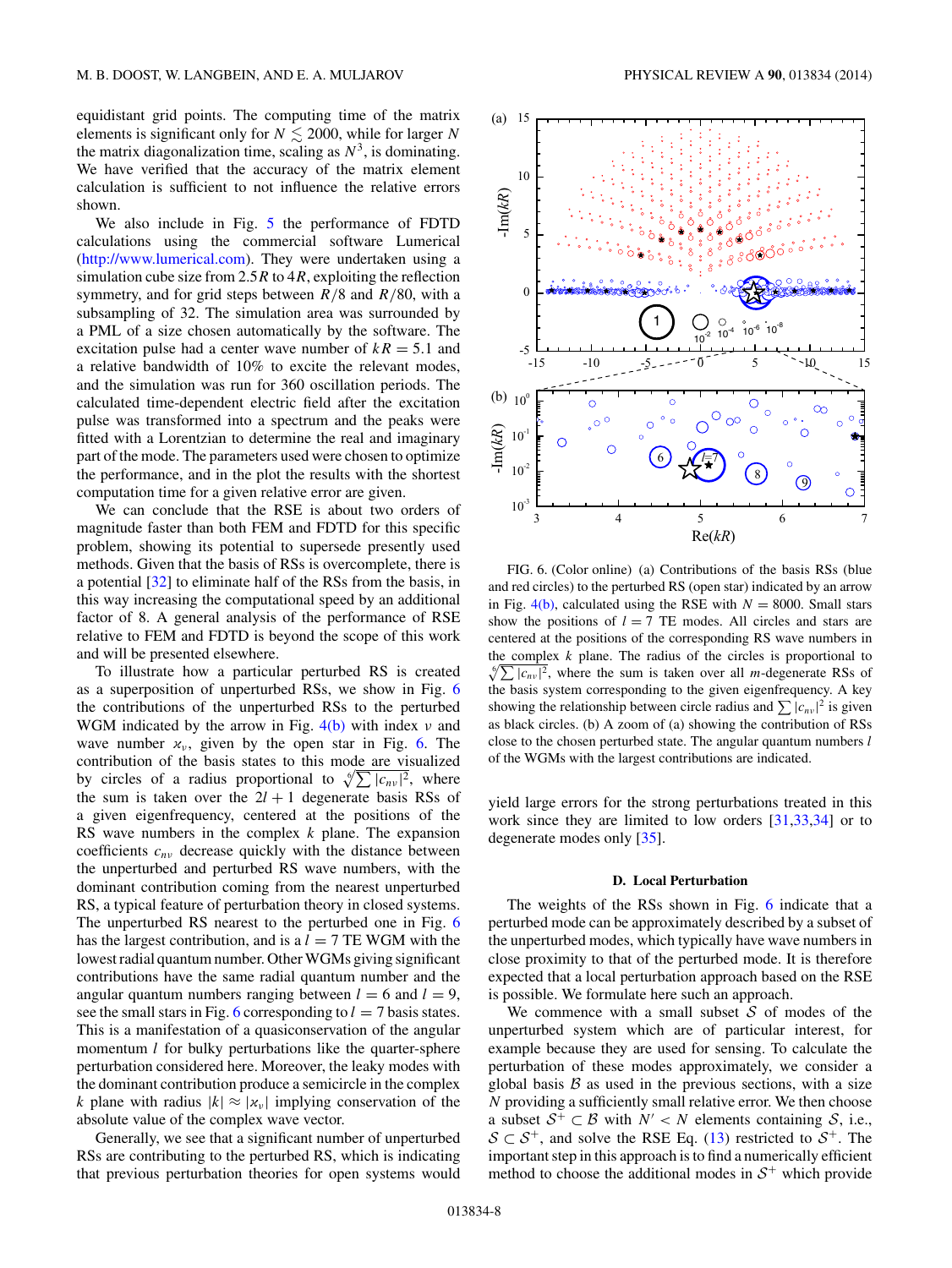<span id="page-8-0"></span>the smallest relative error of the perturbed states deriving from  $S$  for a given  $N'$ . Specifically, the method should be significantly faster than the matrix diagonalization in Eq. [\(13\)](#page-1-0).

To develop such a method, we consider here the Rayleigh-Schrödinger perturbation theory based on the RSE and expand the RS wave vector  $\chi$  up to second order,

$$
\frac{1}{x} = \left(\frac{1}{x}\right)^{(0)} + \left(\frac{1}{x}\right)^{(1)} + \left(\frac{1}{x}\right)^{(2)} + \cdots, \tag{37}
$$

where

$$
\left(\frac{1}{\kappa}\right)^{(0)} = \frac{1}{k_n}, \quad \left(\frac{1}{\kappa}\right)^{(1)} = \frac{V_{nn}}{2k_n},
$$
\n
$$
\left(\frac{1}{\kappa}\right)^{(2)} = -\frac{1}{4} \sum_{n' \neq n} \frac{V_{nn'}^2}{k_n - k_{n'}}
$$
\n(38)

as directly follows from Eq. [\(13\)](#page-1-0). Note that the second-order result in Eq. (38) is different from that given in Refs. [\[31,33\]](#page-13-0).

We expect that the second-order correction given by Eq. (38) is a suited candidate to estimate the importance of modes. We therefore sort the modes in  $\beta$  according to the weight  $W_n$  given by

$$
W_n = \sum_{n' \in \mathcal{D}} \sum_{n'' \in \mathcal{S}} \left| \frac{V_{n'n''}^2}{k_{n'} - k_{n''}} \right|,
$$
 (39)

where  $D$  is the set of modes degenerate with the mode  $n$  in B. The summation over all degenerate modes is motivated by their comparable contribution to the perturbed mode, as known from degenerate perturbation theory. We add modes of B to  $S^+$  in decreasing  $W_n$  order. Groups of degenerate modes  $D$  are added in one step as they have equal  $W_n$ . A special case are the LE modes in the basis of the dielectric sphere, which are all degenerate having  $k_n = 0$ . They are added in groups of equal *l* in the order of reducing weight.

To exemplify the local perturbation method, we use the quarter-sphere perturbation with two different perturbations strengths  $\Delta \epsilon = 1$  and  $\Delta \epsilon = 0.2$ , and choose the degenerate  $l = 7$  modes shown in Fig. [4\(b\)](#page-6-0) as S. The perturbed RSs deriving from S are shown in Figs.  $7(a)$  and  $7(b)$ , as calculated by RSE using either a global basis  $\beta$  with  $N = 16000$ , or a minimum local basis  $S^+ = S$  with  $N' \sim 10$ , or a larger  $S^+$  with  $N' \sim 100$ . As in the previous section we show the results separately for each class of RSs (*A* and *B*) decoupled by symmetry. We find that for  $\Delta \epsilon = 0.2$  ( $\Delta \epsilon = 1$ ) the perturbation lifts the degeneracy of  $S$  by a relative wavenumber change of about 1% (5%), and that the minimum local basis  $S^+ = S$  of only degenerate modes reproduces the wave numbers with a relative error of about  $10^{-4}$  ( $10^{-3}$ ), i.e., the perturbation effect is reproduced with an error of a few %. Increasing the local basis size to  $N' \sim 100$  the error reduces by a factor of 3, by similar absolute amounts in the real and the imaginary part of the wave number [see insets of Figs.  $7(a)$ and  $7(b)$ ].

The relative error of the local-basis RSE is generally decreasing with increasing basis size, as shown in Fig. 7(c). It can however be nonmonotonous on the scale of individual sets of degenerate modes. This is clearly seen for  $\Delta \epsilon = 0.2$  and small  $N'$ , where adding the second group increases the error, which is reverted when the third group is added. These groups



FIG. 7. (Color online) (a) Unperturbed and perturbed RS wave numbers for a quarter-sphere perturbation given by Eq. [\(36\)](#page-5-0) with  $\Delta \epsilon = 1$ , calculated by the RSE using the local basis sizes  $N' =$ 7,8 (+),  $N' = 99,103$  ( $\times$ ) for the parts *A*, *B*, respectively, and a global basis with  $N = 16000$  (pentagons). The unperturbed RSs are shown as a circle with a dot. The inset is a zoom to the RS with the strongest perturbation. (b) As in (a) but for  $\Delta \epsilon = 0.2$ . (c) Average relative error of the states shown in (a) and (b) versus basis size for a global basis (squares and crosses), and for a local basis (circles) derived from a global basis of  $N = 8000$  modes.

are the  $l = 6$  and  $l = 8$  fundamental WGMs as expected from Fig.  $6(b)$ , which are on opposite sides of *S* ( $l = 7$  WGMs) in the complex frequency plane. Adding only one of them therefore imbalances the result, leading to an increase of the relative error.

Comparing results in Fig.  $7(c)$  for two different values of  $\Delta \epsilon$ , we see that the second-order correction dominates the relative error, as in the wide range of  $N'$  the error scales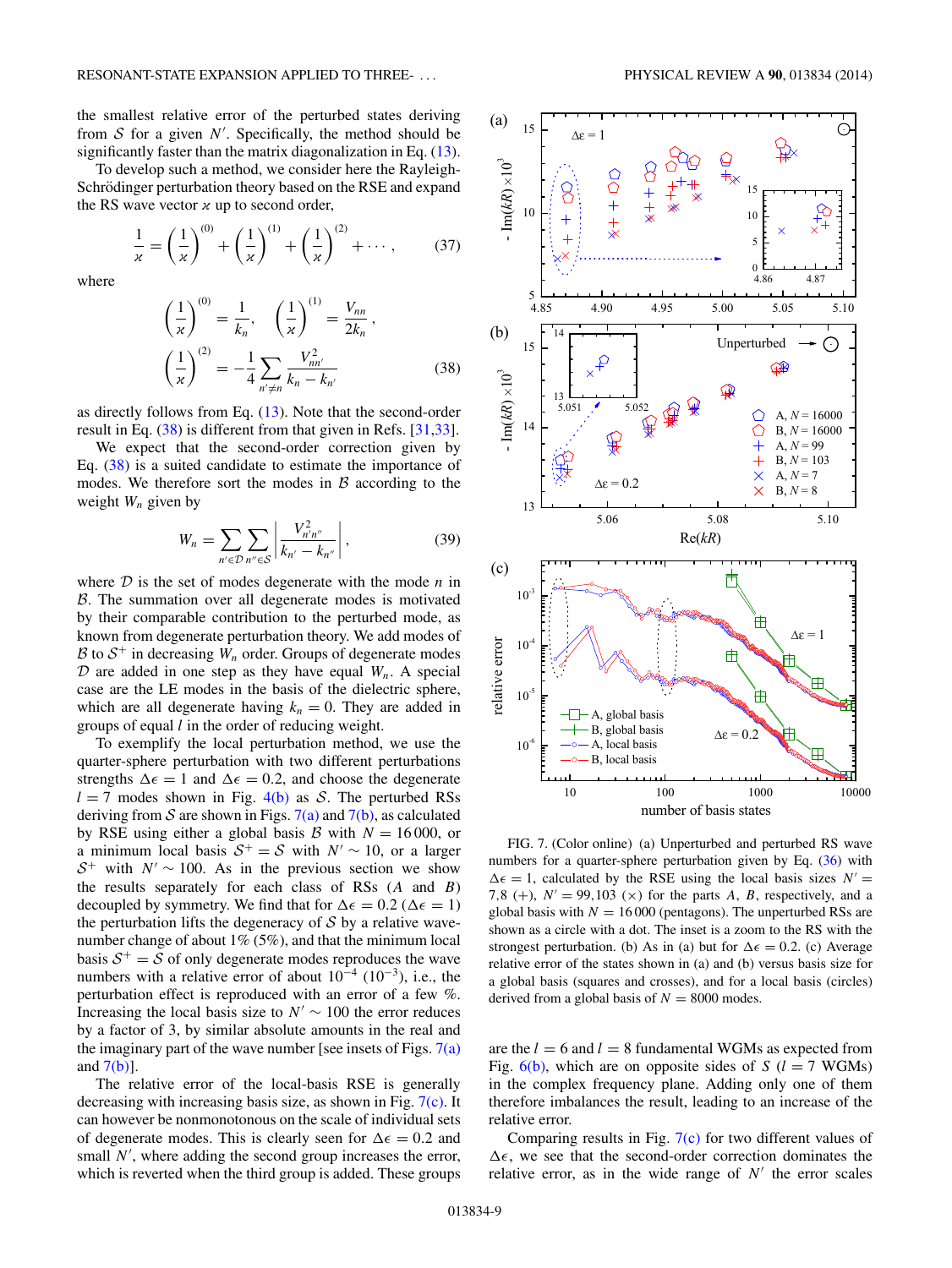<span id="page-9-0"></span>approximately like a square of the perturbation strength. The global-basis RSE, also shown in Fig. [7\(b\),](#page-8-0) has for a given basis size significantly larger errors. Furthermore, a minimum basis size is required for the basis to actually contain  $S$ , in the present case  $N = 500$ . The local basis thus provides a method to calculate the perturbation of arbitrary modes with a small basis size.

The local perturbation method described in this section enables the calculation of high-frequency perturbed modes which have previously been numerically inaccessible to FDTD and FEM due to the necessity of the corresponding high number of elements needed to resolve the short wavelengths involved and inaccessible to the RSE with a global basis due to the prohibitively large *N* required. The example we used for the illustration shows that a basis of ∼100 RSs in the local RSE can be sufficient to achieve the same accuracy as provided by FDTD and FEM in a reasonable computational time [see Figs. [5](#page-6-0) and [7\(c\)\]](#page-8-0). For this basis size, solving the RSE Eq. [\(13\)](#page-1-0) is six orders of magnitude faster than FDTD and FEM, and the computational time in our numerical implementation is dominated by the matrix element calculation which can be further optimized. A detailed evaluation of the performance of the local basis RSE and a comparison of selection criteria different from Eq. [\(39\)](#page-8-0) will be given in a forthcoming work.

### **V. SUMMARY**

We have applied the resonant-state expansion (RSE) to general three-dimensional (3D) open optical systems. This required including in the basis both types of transversal polarization states, TE and TM modes, as well as longitudinal electric-field modes at zero frequency. Furthermore, a general proof of the mode normalization used in the RSE is given. Using the analytically known basis of resonant states (RSs) of a dielectric sphere—a complete set of eigenmodes satisfying outgoing wave boundary conditions—we have applied the RSE to perturbations of full-, half- and quarter-sphere shapes. The latter does not have any rotational or translational symmetry and is thus not reducible to lower dimensions, so that their treatment demonstrates the applicability of the RSE to general 3D perturbations.

We have compared the performance of the RSE with commercially available solvers, using both the finite element method (FEM) and finite difference in time domain (FDTD), and showed that for the geometries considered here, the RSE is several orders of magnitude more computationally efficient, showing its potential to supersede presently used computational methods in electrodynamics. We have furthermore introduced a local perturbation method for the RSE, which is restricting the basis in order to treat a small subset of modes of interest. This further reduces computational efforts and improves on previous local perturbation methods.

## **ACKNOWLEDGMENTS**

M.D. acknowledges support by the EPSRC under the DTA scheme. The COMSOL software used for the FEM calculations was funded by the EPSRC under Grant No. EP/L001470/1. We thank V. Savona for help with the FDTD calculations. E. A. M. acknowledges partial support from RFBR Grant No. 14-02-00778.

### **APPENDIX A: NORMALIZATION OF RESONANT STATES**

We prove in this section that the spectral representation Eq.  $(4)$  leads to the RS normalization condition Eq.  $(5)$ and further to Eq. [\(6\)](#page-1-0). To do so, we consider an analytic continuation  $\mathbf{E}(k,\mathbf{r})$  of the wave function  $\mathbf{E}_n(\mathbf{r})$  around the point  $k = k_n$  in the complex k plane  $(k_n)$  is the wave number of the given RS). We choose the analytic continuation such that it satisfies the outgoing wave boundary condition and Maxwell's wave equation

$$
-\nabla \times \nabla \times \mathbf{E}(k, \mathbf{r}) + k^2 \hat{\mathbf{\varepsilon}}(\mathbf{r}) \mathbf{E}(k, \mathbf{r}) = (k^2 - k_n^2) \sigma(\mathbf{r}) \tag{A1}
$$

with an arbitrary source term corresponding to the current density  $\mathbf{j}(k,\mathbf{r}) = \sigma(\mathbf{r})ic(k^2 - k_n^2)/(4\pi k)$ . The source  $\sigma(\mathbf{r})$  has to be zero outside the volume of the inhomogeneity of *ε*ˆ(**r**) for the electric field  $E(k, r)$  to satisfy the outgoing wave boundary condition. It also has to be nonzero somewhere inside that volume, as otherwise  $\mathbf{E}(k,\mathbf{r})$  would be identical to  $\mathbf{E}_n(\mathbf{r})$ . We further require that  $\sigma(\mathbf{r})$  is normalized according to

$$
\int_{V} \mathbf{E}_{n}(\mathbf{r}) \cdot \boldsymbol{\sigma}(\mathbf{r}) d\mathbf{r} = 1 + \delta_{k_{n},0},
$$
\n(A2)

with the Kronecker delta,  $\delta_{k_n,0} = 1$  for  $k_n = 0$  and  $\delta_{k_n,0} =$ 0 for  $k_n \neq 0$ . The integral in Eq. (A2) is taken over an arbitrary simply connected volume *V* which includes all system inhomogeneities of  $\hat{\epsilon}$ (**r**). Equation (A2) ensures that the analytic continuation reproduces  $\mathbf{E}_n(\mathbf{r})$  in the limit  $k \to k_n$ . Indeed, solving Eq.  $(A1)$  with the help of the GF and using its spectral representation Eq. [\(4\)](#page-1-0), we find

$$
\mathbf{E}(k, \mathbf{r}) = \int_{V} \hat{\mathbf{G}}_{k}(\mathbf{r}, \mathbf{r}') (k^{2} - k_{n}^{2}) \sigma(\mathbf{r}') d\mathbf{r}'
$$

$$
= \sum_{n'} \mathbf{E}_{n'}(\mathbf{r}) \frac{k^{2} - k_{n}^{2}}{2k(k - k_{n'})} \int_{V} \mathbf{E}_{n'}(\mathbf{r}') \cdot \sigma(\mathbf{r}') d\mathbf{r}', \quad (A3)
$$

and then, using Eq.  $(A2)$ , obtain

$$
\lim_{k\to k_n}\mathbf{E}(k,\mathbf{r})=\mathbf{E}_n(\mathbf{r}),
$$

for any **r** inside the system. Outside the system, the analytic continuation  $E(k, r)$  is defined as a solution of the Maxwell wave equation in free space  $[Eq. (A1)$  is transformed into Eq. [\(A7\)](#page-10-0) below]. This solution is connected to the field inside the system [given by Eq.  $(A3)$ ] through the Maxwell boundary conditions. Note that in the case of degenerate modes,  $k_m = k_n$ for  $m \neq n$ , the current  $\sigma(\mathbf{r})$  has to be chosen in such a way that it satisfies Eq.  $(A2)$  and, additionally,

$$
\int_V \mathbf{E}_m(\mathbf{r}) \cdot \boldsymbol{\sigma}(\mathbf{r}) d\mathbf{r} = 0.
$$

We now consider the integral

$$
I_n(k) = \frac{\int_V (\mathbf{E} \cdot \nabla \times \nabla \times \mathbf{E}_n - \mathbf{E}_n \cdot \nabla \times \nabla \times \mathbf{E}) d\mathbf{r}}{k^2 - k_n^2}
$$
(A4)

and evaluate it by using Maxwell's wave Eqs.  $(1)$  and  $(A1)$ for  $\mathbf{E}_n$  and  $\mathbf{E}$ , respectively, and the source term normalization Eq. (A2):

$$
I_n(k) = \frac{\int_V (k_n^2 \mathbf{E} \cdot \hat{\boldsymbol{\varepsilon}} \mathbf{E}_n - k^2 \mathbf{E}_n \cdot \hat{\boldsymbol{\varepsilon}} \mathbf{E}) d\mathbf{r}}{k^2 - k_n^2} + 1 + \delta_{k_n,0}.
$$
 (A5)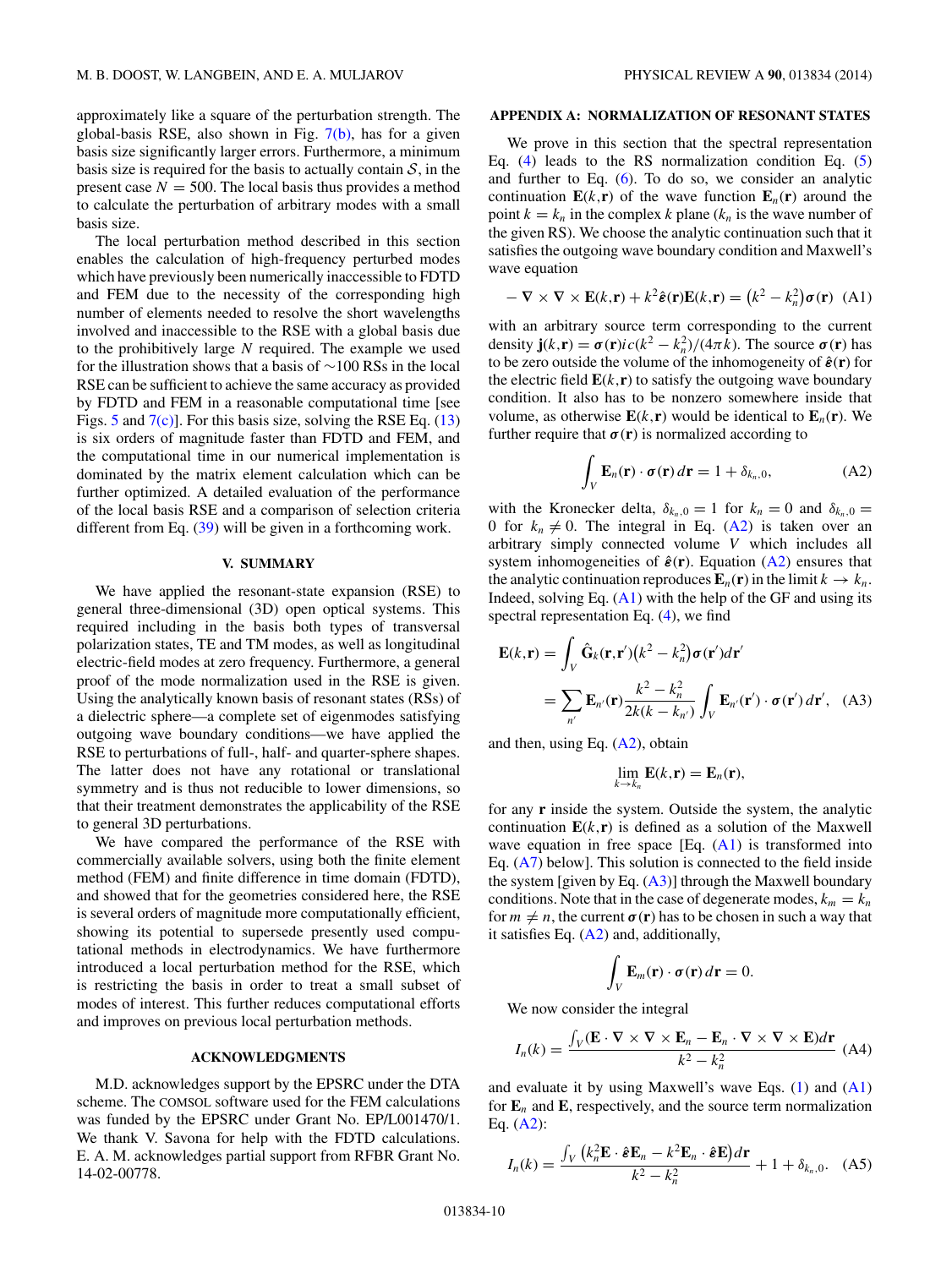<span id="page-10-0"></span>On the other hand, rearranging the integrand in Eq. [\(A4\)](#page-9-0) and using the divergence theorem, we obtain

$$
(k2 - kn2)In(k) = \oint_{S_V} dS \left(\mathbf{E}_n \cdot \frac{\partial \mathbf{E}}{\partial s} - \mathbf{E} \cdot \frac{\partial \mathbf{E}_n}{\partial s}\right) \quad (A6)
$$

with  $S_V$  being the boundary of *V*. Here, we used that for two arbitrary vector fields, **a**(**r**) and **b**(**r**), we can write

$$
\mathbf{a} \cdot \nabla \times \nabla \times \mathbf{b} - \mathbf{b} \cdot \nabla \times \nabla \times \mathbf{a}
$$
  
=  $\mathbf{a} \cdot [\nabla(\nabla \cdot \mathbf{b}) - \nabla^2 \mathbf{b}] - \mathbf{b} \cdot [\nabla(\nabla \cdot \mathbf{a}) - \nabla^2 \mathbf{a}]$   
=  $\nabla \cdot [\mathbf{a}(\nabla \cdot \mathbf{b}) - \mathbf{b}(\nabla \cdot \mathbf{a})]$   
+  $\sum_{j=x,y,z} \nabla \cdot (-a_j \nabla b_j + b_j \nabla a_j).$ 

The divergence theorem therefore allows us to convert all volume integrals in Eq. [\(A4\)](#page-9-0) into surface integrals over the closed surface  $S_V$ , the boundary of *V*. The surface  $S_V$  lies in the region where  $\hat{\epsilon}(\mathbf{r})$  is homogeneous, so that both  $\nabla \cdot \mathbf{E}$  and  $\nabla \cdot \mathbf{E}_n$  vanish on that surface leaving only the integral shown in Eq.  $(A6)$ . Finally, using Eq.  $(A5)$  in Eq.  $(A6)$  and taking the limit  $k \to k_n$  we obtain the normalization condition Eq. [\(5\)](#page-1-0).

The limit in Eq. [\(5\)](#page-1-0) can be taken explicitly for any spherical surface [\[26\]](#page-13-0). In fact, outside the system, where  $\hat{\epsilon}(\mathbf{r}) = 1$  (or a constant) the wave function of any  $k_n \neq 0$  mode is given by  $\mathbf{E}_n(\mathbf{r}) = \mathbf{F}_n(k_n \mathbf{r})$ , where  $\mathbf{F}_n(\mathbf{q})$  is a vector function satisfying the equation

$$
\nabla_{\mathbf{q}} \times \nabla_{\mathbf{q}} \times \mathbf{F}_n(\mathbf{q}) = \mathbf{F}_n(\mathbf{q})
$$
 (A7)

and the proper boundary conditions at system interfaces and at  $\mathbf{q} \to \infty$ . The analytic continuation of  $\mathbf{E}_n(\mathbf{r})$  can be therefore taken in the form

$$
\mathbf{E}(k, \mathbf{r}) = \mathbf{F}_n(k\mathbf{r}).
$$
 (A8)

We use a Taylor expansion about the point  $k = k_n$  to obtain

$$
\mathbf{E}(k, \mathbf{r}) \approx \mathbf{F}_n(k_n \mathbf{r}) + (k - k_n)r \left. \frac{\partial \mathbf{F}_n(k\mathbf{r})}{\partial (kr)} \right|_{k=k_n}
$$
\n
$$
= \mathbf{E}_n(\mathbf{r}) + \frac{k - k_n}{k_n}r \left. \frac{\partial \mathbf{E}_n(\mathbf{r})}{\partial r} \right| \tag{A9}
$$

and

$$
\frac{\partial \mathbf{E}(k,\mathbf{r})}{\partial r} \approx \frac{\partial \mathbf{E}_n(\mathbf{r})}{\partial r} + \frac{k - k_n}{k_n} \frac{\partial}{\partial r} r \frac{\partial \mathbf{E}_n(\mathbf{r})}{\partial r}, \quad \text{(A10)}
$$

where  $r = |\mathbf{r}|$  is the radius in the spherical coordinates. Choosing the origin to coincide with the center of the sphere of integration  $S_V = S_R$  we note that  $\partial/\partial s = \partial/\partial r$  in Eq. [\(5\)](#page-1-0). Substituting Eqs.  $(A9)$  and  $(A10)$  into Eq.  $(5)$  and taking the limit  $k \to k_n$  obtain Eq. [\(6\)](#page-1-0).

## **APPENDIX B: MATRIX ELEMENTS FOR VARIOUS PERTURBATIONS IN THREE DIMENSIONS**

In this section we give explicit expressions for the matrix elements  $V_{nn'}$  calculated for the homogeneous perturbation treated in Sec. [IV A](#page-3-0) and for a perturbation in the form of a piece of a homogeneous spherical shell layer. The latter is suitable for treating an arbitrary symmetric or asymmetric perturbation of the sphere and is used in particular for halfand quarter-sphere perturbations considered in Secs. [IV B](#page-5-0) and and [IV C,](#page-5-0) respectively.

### **1. Homogeneous sphere perturbation**

The homogeneous perturbation Eq. [\(34\)](#page-3-0) does not mix different *m* or *l* values, nor does it mix TE modes with TM or LE modes. Using the definition Eq. [\(14\)](#page-2-0) we calculate the matrix elements between TE RSs performing the angular integration which leads to the *lm* orthogonality:

$$
V_{nn'}^{\text{TE}} = \Delta \epsilon \, l(l+1) \delta_{ll'} \delta_{mm'} \big(A_l^{\text{TE}}\big)^2 \int_0^R R_l(r, k_n) R_l(r, k_{n'}) r^2 dr.
$$

The radial integration can also be done analytically, so that the matrix elements take the form

$$
V_{nn}^{\text{TE}} = \frac{\Delta \epsilon}{n_R^2 - 1} \left[ 1 - \frac{j_{l-1}(x)j_{l+1}(x)}{j_l^2(x)} \right]
$$
(B1)

for identical basis states  $n = n'$  and

$$
V_{nn'}^{\text{TE}} = \frac{\Delta \epsilon}{n_R^2 - 1} \frac{2\delta_{ll'} \delta_{mm'}}{x^2 - y^2} \left[ \frac{yj_{l-1}(y)}{j_l(y)} - \frac{xj_{l-1}(x)}{j_l(x)} \right] \quad (B2)
$$

for different basis states  $n \neq n'$ , where  $x = n_R k_n R$  and  $y =$  $n_R k_{n'} R$ . Similarly, for TM RSs we find

$$
V_{nn'}^{\text{TM}} = \frac{\Delta \epsilon \, l(l+1)}{n_R^4 k_n k_{n'}} \delta_{ll'} \delta_{mm'} A_l^{\text{TM}}(k_n) A_l^{\text{TM}}(k_{n'})
$$

$$
\times \int_0^R \left\{ l(l+1) R_l(r, k_n) R_l(r, k_{n'}) \right\}
$$

$$
+ \frac{\partial [r R_l(r, k_n)]}{\partial r} \frac{\partial [r R_l(r, k_{n'})]}{\partial r} \right\} dr,
$$

and after analytic integration we obtain

$$
V_{nn}^{\text{TM}} = \frac{\Delta \epsilon}{n_R^2 - 1} \frac{1}{F_l(x)} \left[ 2 \frac{l+1}{x^2} + \frac{j_{l+1}^2(x)}{j_l^2(x)} - \frac{j_{l+2}(x)}{j_l(x)} \right] \text{ (B3)}
$$

for identical basis states  $n = n'$  and

$$
V_{nn'}^{\text{TM}} = \frac{\Delta \epsilon}{n_R^2 - 1} \frac{1}{\sqrt{F_l(x)F_l(y)}} \frac{2\delta_{ll'}\delta_{mm'}}{x^2 - y^2} \times \left[ (l+1)\frac{x^2 - y^2}{xy} + \frac{yj_{l+1}(x)}{j_l(x)} - \frac{xj_{l+1}(y)}{j_l(y)} \right]
$$

for different basis states  $n \neq n'$ , where

$$
F_l(x) = \left[\frac{j_{l-1}(x)}{j_l(x)} - \frac{l}{x}\right]^2 + \frac{n_R^2 l(l+1)}{x^2},
$$
 (B5)

with  $x = n_R k_n R$  and  $y = n_R k_{n'} R$ . Note that LE and TM modes are mixed by the perturbation, and nonvanishing matrix elements between them are calculated using Eqs. (B3) and (B4), treating the LE modes as TM modes with  $k_n = 0$ and the normalization constants multiplied by  $\sqrt{l(n_R^2 - 1)}$ , in agreement with Eq. [\(33\)](#page-3-0).

#### **2. Arbitrary perturbations**

An arbitrary perturbation of the sphere can be treated as a superposition of homogeneous perturbations in the form of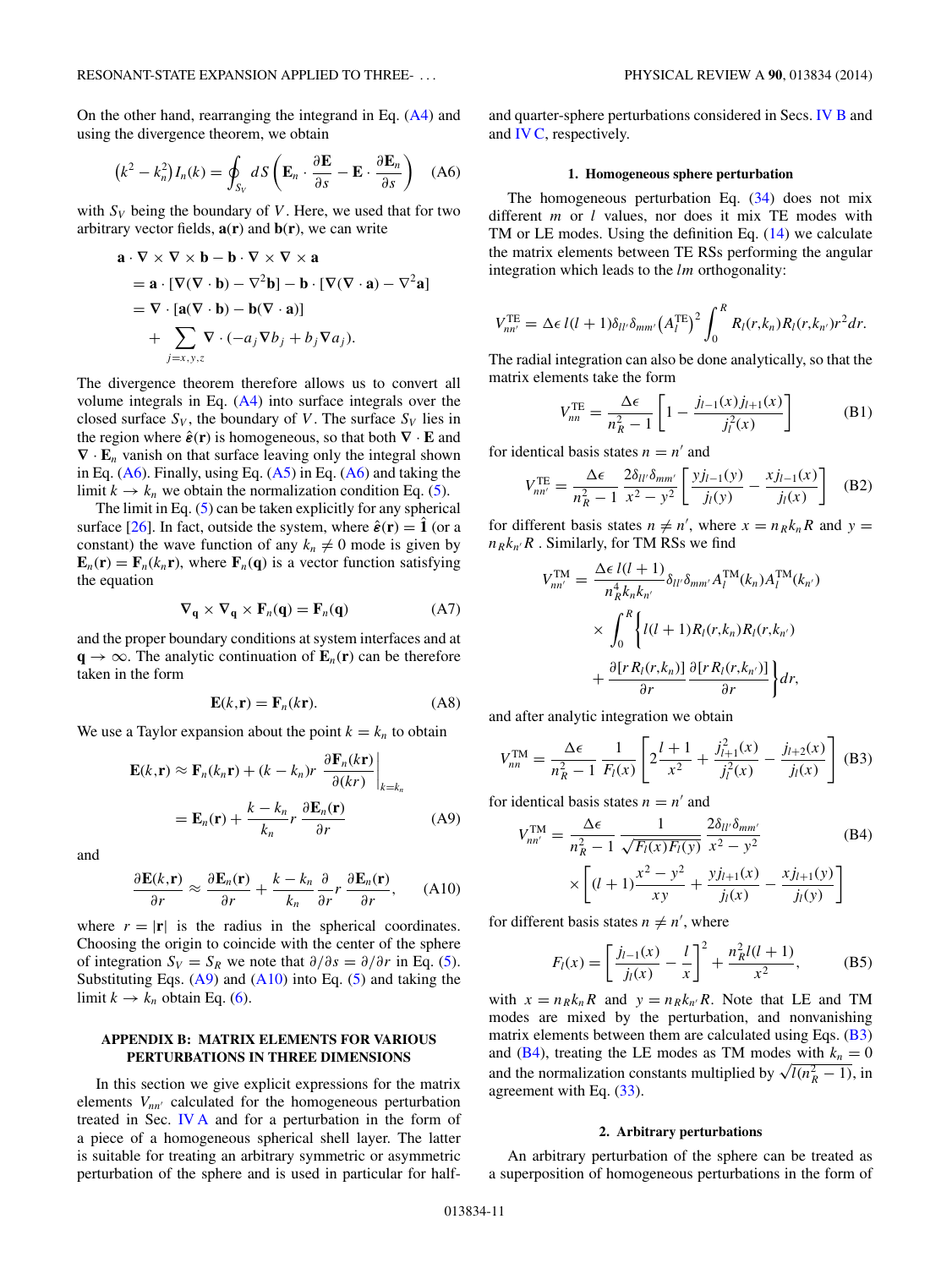<span id="page-11-0"></span>spherical-shell pieces, each piece described by

$$
\Delta \varepsilon(\mathbf{r}) = \begin{cases}\nR_1 \leq r \leq R_2, \\
\Delta \varepsilon \quad \text{for} \quad \theta_1 \leq \theta \leq \theta_2, \\
\varphi_1 \leq \varphi \leq \varphi_2, \\
0 \quad \text{otherwise.} \n\end{cases}
$$
\n(B6)

The hemisphere perturbation Eq.  $(35)$  is then described by Eq. (B6) with  $0 \le r \le R$ ,  $0 \le \theta \le \pi/2$ , and  $0 \le \varphi \le 2\pi$ . The quarter-sphere perturbation Eq.  $(36)$  is given by Eq.  $(B6)$ with  $0 \leqslant r \leqslant R$ ,  $0 \leqslant \theta \leqslant \pi/2$ , and  $\pi/2 \leqslant \varphi \leqslant 3\pi/2$ .

Factorizing the radial and angular integrals and using the fact that  $\chi'_m(\varphi) = m\chi_{-m}(\varphi)$ , the matrix elements of the perturbation Eq. (B6) become

$$
V_{nn'}^{\text{TE}} = \Delta \epsilon \ A_l^{\text{TE}} A_l^{\text{TE}} \times T_{1;nn'}^{ll'} (mm' S_{-m}^{-m'} Q_{1;l'}^{mm'} + S_m^{m'} Q_{2;l'}^{mm'}) \qquad (B7)
$$

between TE modes,

$$
V_{nn'}^{\text{TM}} = \Delta \epsilon \frac{A_l^{\text{TM}}(k_n) A_l^{\text{TM}}(k_{n'})}{n_R^4 k_n k_{n'}}
$$
  
 
$$
\times [l(l+1)l'(l'+1)T_{2;nn'}^{ll'} S_m^{m'} Q_{3;l'}^{mm'} + T_{3;nn'}^{ll'} (mm' S_{-m}^{-m'} Q_{1;l'}^{mm'} + S_m^{m'} Q_{2;l'}^{mm'})]
$$
 (B8)

between TM modes, and

$$
V_{nn'}^{\text{TE-TM}} = \Delta \epsilon \, A_l^{\text{TE}} \frac{A_l^{\text{TM}}(k_{n'})}{n_R^2 k_{n'}}
$$

$$
\times T_{4;nn'}^{ll'} \left( m S_{-m}^{m'} Q_{4;l'}^{mm'} - m' S_m^{-m'} Q_{4;l'}^{m'm} \right) \quad \text{(B9)}
$$

between TE and TM modes. The integrals contributing to Eqs.  $(B7)$ – $(B9)$  are given by

$$
T_{1;nn'}^{ll'} = \int_{R_1}^{R_2} \bar{j}_l(n_Rk_n, r) \bar{j}_{l'}(n_Rk_{n'}, r) r^2 dr,
$$
  
\n
$$
T_{2;nn'}^{ll'} = \int_{R_1}^{R_2} \bar{j}_l(n_Rk_n, r) \bar{j}_{l'}(n_Rk_{n'}, r) dr,
$$
  
\n
$$
T_{3;nn'}^{ll'} = \int_{R_1}^{R_2} \frac{d}{dr} [r \bar{j}_l(n_Rk_n, r)] \frac{d}{dr} [r \bar{j}_{l'}(n_Rk_{n'}, r)] dr,
$$
  
\n
$$
T_{4;nn'}^{ll'} = \int_{R_1}^{R_2} \bar{j}_l(n_Rk_n, r) \frac{d}{dr} [r \bar{j}_{l'}(n_Rk_{n'}, r)] r dr,
$$
  
\n
$$
S_m^{m'} = \int_{\varphi_1}^{\varphi_2} \chi_m(\varphi) \chi_{m'}(\varphi) d\varphi,
$$
  
\n
$$
Q_{1;ll'}^{mm'} = \int_{\theta_1}^{\theta_2} \frac{\bar{P}_l^m(\cos \theta) \bar{P}_l^m(\cos \theta)}{\sin \theta} d\theta,
$$
  
\n
$$
Q_{2;ll'}^{mm'} = \int_{\theta_1}^{\theta_2} \frac{d}{d\theta} [\bar{P}_l^m(\cos \theta)] \frac{d}{d\theta} [\bar{P}_l^m(\cos \theta)] \sin \theta d\theta,
$$
  
\n
$$
Q_{3;ll'}^{mm'} = \int_{\theta_1}^{\theta_2} \bar{P}_l^m(\cos \theta) \bar{P}_l^m(\cos \theta) \sin \theta d\theta,
$$
  
\n
$$
Q_{3;ll'}^{mm'} = \int_{\theta_1}^{\theta_2} \bar{P}_l^m(\cos \theta) \frac{d}{d\theta} [\bar{P}_l^m(\cos \theta)] d\theta,
$$
  
\n
$$
Q_{4;ll'}^{mm'} = \int_{\theta_1}^{\theta_2} \bar{P}_l^m(\cos \theta) \frac{d}{d\theta} [\bar{P}_l^m(\cos \theta)] d\theta,
$$

 $\bar{j}_l(k,r) \equiv \frac{j_l(kr)}{j_l(kR)}$  (B11)

where

and

$$
\bar{P}_l^m(x) \equiv \sqrt{\frac{2l+1}{2} \frac{(l-|m|)!}{(l+|m|)!}} P_l^{|m|}(x).
$$
 (B12)

## **APPENDIX C: CONSTANT FLUX STATES OF A DIELECTRIC SPHERE**

Constant flux states, originally introduced in 1938 by Kapur and Peierls [\[36\]](#page-13-0) for solving quantum-mechanical problems, were recently applied in optics [\[18\]](#page-13-0) for multimode lasing theory. The CFSs are defined in electrodynamics in such a way that in the interior region *V* of the system, they satisfy Maxwell's wave equation

$$
\nabla \times \nabla \times \mathbf{E}_n^{\text{CF}}(\mathbf{r}) = (k_n^{\text{CF}})^2 \hat{\mathbf{\varepsilon}}(\mathbf{r}) \mathbf{E}_n^{\text{CF}}(\mathbf{r}), \tag{C1}
$$

the same as Eq.  $(1)$  for RSs. In the exterior, instead, they are solutions of the wave equation

$$
\nabla \times \nabla \times \mathbf{E}_n^{\text{CF}}(\mathbf{r}) = q^2 \mathbf{E}_n^{\text{CF}}(\mathbf{r}),\tag{C2}
$$

where the *real* number *q* is a parameter representing the outside wave number. For a given  $q$ , the set of CFSs is orthogonal and complete, and the key advantage of the approach is that the orthonormality is given by integrals over the interior volume only [\[18,36\]](#page-13-0):

$$
\int_{V} d\mathbf{r} \mathbf{E}_{n}^{\mathrm{CF}}(\mathbf{r}) \cdot \hat{\mathbf{\varepsilon}}(\mathbf{r}) \mathbf{E}_{n'}^{\mathrm{CF}}(\mathbf{r}) = \delta_{nn'}, \tag{C3}
$$

while for RSs additional surface integrals are needed; see Eqs.  $(2)$  and  $(5)$ .

The eigenvalues  $k_n^{\text{CF}}$  are found from Maxwell's boundary conditions applied at the interface, matching the solution of Eq.  $(C1)$  inside and the solution of Eq.  $(C2)$  outside the system. Note that this can be achieved at a single time only, which implies that the CFSs are not solutions of the time-dependent Maxwell's equations and, unlike RSs, are not eigenstates of the physical system. The resulting  $k_n^{\text{CF}}$  are generally complex and are *different* from the RS wave numbers  $k_n$ . They coincide with the latter only if  $k_n^{\text{CF}} = q$ , i.e., if their time dependencies inside and outside are the same. Only in this case CFSs become solutions of the wave equation for the entire physical system. This requires, however, a real wave number  $k_n$  and is therefore possible only for a single optical mode with infinite quality factor, such as a single lasing mode.

To illustrate the errors in the  $k_n^{\text{CF}}$  and consequent limitations of the CFS approach, we calculate the CFSs of the dielectric sphere considered in Sec. [IV A.](#page-3-0) Applying Maxwell's boundary conditions on the dielectric-vacuum interface results in the following transcendental equation for the CFS wave numbers in TE polarization:

$$
n_R k_n^{\text{CF}} \frac{j_l'(n_R k_n^{\text{CF}} R)}{j_l(n_R k_n^{\text{CF}} R)} - q \frac{h_l'(q R)}{h_l(q R)} = 0,
$$
 (C4)

which is different from the secular equation for RSs, Eq.  $(30)$ . The resulting CFS wave numbers are compared with the RS wave numbers in Figs. [8](#page-12-0) and [9](#page-12-0) for a sphere with  $\epsilon = 9$  in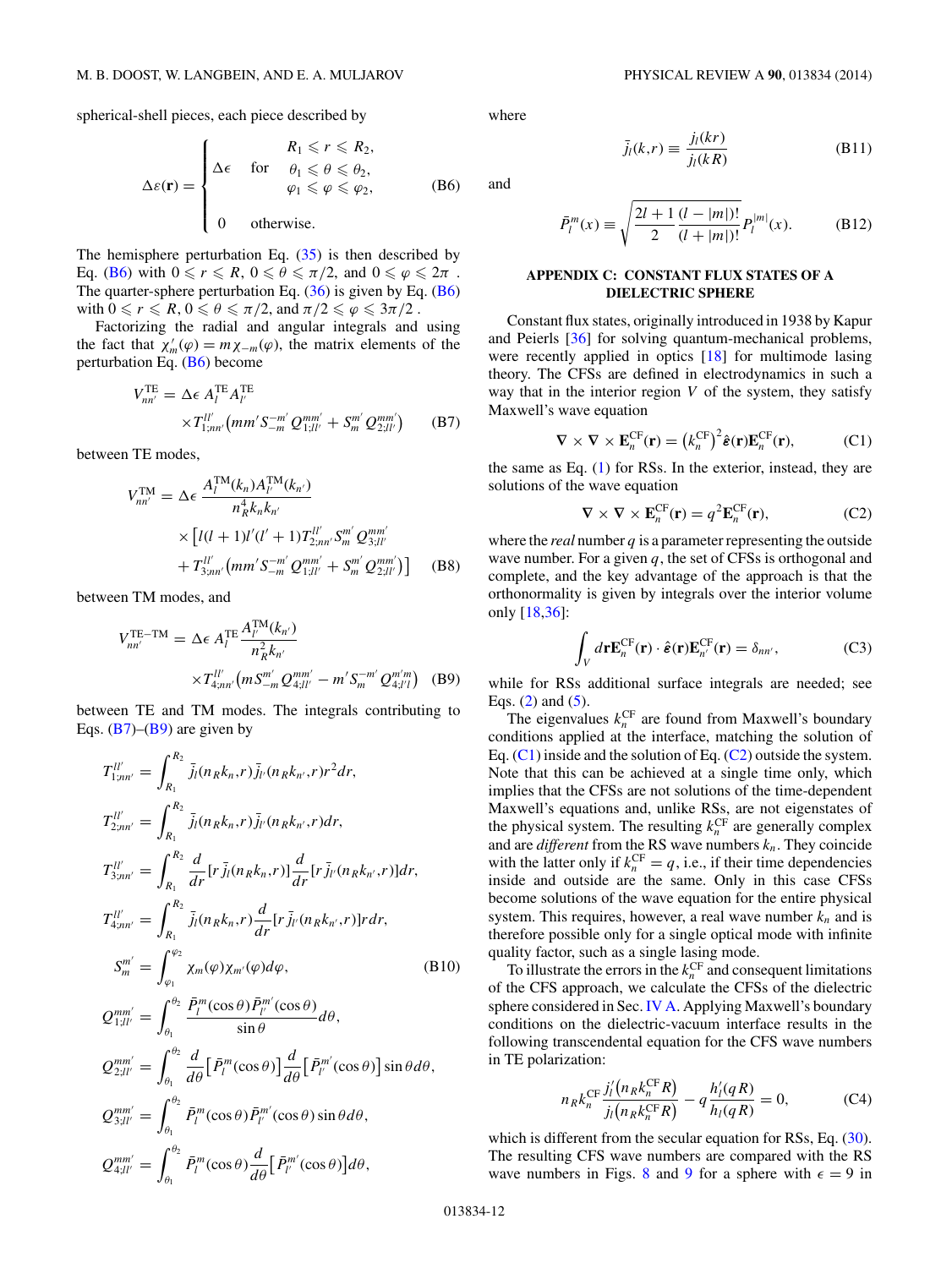<span id="page-12-0"></span>

FIG. 8. (Color online) (a) CFSs (stars) and RSs (red squares) of a dielectric cylinder with  $\epsilon = 9$  in vacuum, for  $l = 5$  and TE polarization. Each CFS is calculated using a corresponding value  $q = \text{Re}(k_n)$ . Inset: Dielectric profile of the system. (b) Relative errors  $|k_n^{\text{CF}} - k_n|/|k_n|$  for  $q = \text{Re}(k_n)$  (stars) and as function of  $q = \text{Re}(k)$ for three selected states as labeled (solid curves).

vacuum, for the  $l = 5$  TE modes, as in Fig. [2.](#page-4-0) For the CFSs shown in Fig.  $8(a)$  we have chosen *q* for each CFS individually to be  $q = \text{Re}(k_n)$ , where  $k_n$  is the corresponding RS wave number, which is minimizing the error in the CFS wave number. The resulting relative errors are between 10<sup>-3</sup> and  $10^{-5}$  as shown in Fig.  $8(b)$ . Note that we could not find CFSs



FIG. 9. (Color online) CFS wave numbers (blue and green crosses) of the system in Fig. 8, calculated for two different values of *q* as given. The exact RS wave numbers are shown by red squares.

corresponding to the leaky modes. Deviating from this optimum choice of  $q$ , the relative errors grow significantly, to above 10% in some cases, as shown for three selected CFSs by lines in Fig. 8(b). Considering that one needs to choose a single *q* for all CFSs in the basis to use their orthonormality and completeness, this basis will exhibit significant errors for all states except the ones close to *q*. To exemplify this, we compare in Fig. 9 the RS basis with the CFS basis calculated for two different values of *q*, approximately matching the first and the third WGMs, respectively. We see that the error in the quality factor of the CFSs is large, up to three orders of magnitude for the states shown. Interestingly, using a *q* matching the WGM with the highest quality factor, the imaginary part of the Fabry-Pérot like CFSs in the basis is smaller than the one of the WGMs, and is decreasing with increasing wave number, which is an unphysical behavior.

Summarizing, we find that CFSs, while possibly representing a suited approximation for lasing modes within a narrow frequency window, in general do not describe optical resonances in open systems accurately and therefore do not provide a suitable basis for developing accurate perturbative approaches.

- [1] D. K. Armani, T. J. Kippenberg, S. M. Spillane, and K. J. Vahala, [Nature \(London\)](http://dx.doi.org/10.1038/nature01371) **[421](http://dx.doi.org/10.1038/nature01371)**, [925](http://dx.doi.org/10.1038/nature01371) [\(2003\)](http://dx.doi.org/10.1038/nature01371).
- [2] L. Collot *et al.*, [Europhys. Lett.](http://dx.doi.org/10.1209/0295-5075/23/5/005) **[23](http://dx.doi.org/10.1209/0295-5075/23/5/005)**, [327](http://dx.doi.org/10.1209/0295-5075/23/5/005) [\(1993\)](http://dx.doi.org/10.1209/0295-5075/23/5/005).
- [3] F. Vollmer and S. Arnold, [Nat. Meth.](http://dx.doi.org/10.1038/nmeth.1221) **[5](http://dx.doi.org/10.1038/nmeth.1221)**, [591](http://dx.doi.org/10.1038/nmeth.1221) [\(2008\)](http://dx.doi.org/10.1038/nmeth.1221).
- [4] J. Lutti, W. Langbein, and P. Borri, [Appl. Phys. Lett.](http://dx.doi.org/10.1063/1.2998652) **[93](http://dx.doi.org/10.1063/1.2998652)**, [151103](http://dx.doi.org/10.1063/1.2998652) [\(2008\)](http://dx.doi.org/10.1063/1.2998652).
- [5] L. Chantada *et al.*, [J. Opt. Soc. Am. B](http://dx.doi.org/10.1364/JOSAB.25.001312) **[25](http://dx.doi.org/10.1364/JOSAB.25.001312)**, [1312](http://dx.doi.org/10.1364/JOSAB.25.001312) [\(2008\)](http://dx.doi.org/10.1364/JOSAB.25.001312).
- [6] J. Zhu *et al.*, [Nat. Photon.](http://dx.doi.org/10.1038/nphoton.2009.237) **[4](http://dx.doi.org/10.1038/nphoton.2009.237)**, [46](http://dx.doi.org/10.1038/nphoton.2009.237) [\(2010\)](http://dx.doi.org/10.1038/nphoton.2009.237).
- [7] N. Noto *et al.*, [Opt. Lett.](http://dx.doi.org/10.1364/OL.30.000510) **[30](http://dx.doi.org/10.1364/OL.30.000510)**, [510](http://dx.doi.org/10.1364/OL.30.000510) [\(2005\)](http://dx.doi.org/10.1364/OL.30.000510).
- [8] F. Vollmer *et al.*, [Appl. Phys. Lett.](http://dx.doi.org/10.1063/1.1482797) **[80](http://dx.doi.org/10.1063/1.1482797)**, [4057](http://dx.doi.org/10.1063/1.1482797) [\(2002\)](http://dx.doi.org/10.1063/1.1482797).
- [9] F. Vollmer *et al.*, [Biophys. J.](http://dx.doi.org/10.1016/S0006-3495(03)74625-6) **[85](http://dx.doi.org/10.1016/S0006-3495(03)74625-6)**, [1974](http://dx.doi.org/10.1016/S0006-3495(03)74625-6) [\(2003\)](http://dx.doi.org/10.1016/S0006-3495(03)74625-6).
- [10] M. Rosenblit, P. Horak, S. Helsby, and R. Folman, *[Phys. Rev. A](http://dx.doi.org/10.1103/PhysRevA.70.053808)* **[70](http://dx.doi.org/10.1103/PhysRevA.70.053808)**, [053808](http://dx.doi.org/10.1103/PhysRevA.70.053808) [\(2004\)](http://dx.doi.org/10.1103/PhysRevA.70.053808).
- [11] L. He *et al.*, [Nat. Nano.](http://dx.doi.org/10.1038/nnano.2011.99) **[6](http://dx.doi.org/10.1038/nnano.2011.99)**, [428](http://dx.doi.org/10.1038/nnano.2011.99) [\(2011\)](http://dx.doi.org/10.1038/nnano.2011.99).
- [12] D. J. Alton *et al.*, [Nat. Phys.](http://dx.doi.org/10.1038/nphys1837) **[7](http://dx.doi.org/10.1038/nphys1837)**, [159](http://dx.doi.org/10.1038/nphys1837) [\(2011\)](http://dx.doi.org/10.1038/nphys1837).
- [13] D. W. Vernooy, A. Furusawa, N. P. Georgiades, V. S. Ilchenko, and H. J. Kimble, [Phys. Rev. A](http://dx.doi.org/10.1103/PhysRevA.57.R2293) **[57](http://dx.doi.org/10.1103/PhysRevA.57.R2293)**, [R2293](http://dx.doi.org/10.1103/PhysRevA.57.R2293) [\(1998\)](http://dx.doi.org/10.1103/PhysRevA.57.R2293).
- [14] H. E. Türeci, L. Ge, S. Rotter, and A. D. Stone, *[Science](http://dx.doi.org/10.1126/science.1155311)* [320](http://dx.doi.org/10.1126/science.1155311), [643](http://dx.doi.org/10.1126/science.1155311) [\(2008\)](http://dx.doi.org/10.1126/science.1155311).
- [15] [T. Hisch, M. Liertzer, D. Pogany, F. Mintert, and S. Rotter,](http://dx.doi.org/10.1103/PhysRevLett.111.023902) *Phys.* Rev. Lett. **[111](http://dx.doi.org/10.1103/PhysRevLett.111.023902)**, [023902](http://dx.doi.org/10.1103/PhysRevLett.111.023902) [\(2013\)](http://dx.doi.org/10.1103/PhysRevLett.111.023902).
- [16] J. Wang and A. Z. Genack, [Nature \(London\)](http://dx.doi.org/10.1038/nature09824) **[471](http://dx.doi.org/10.1038/nature09824)**, [345](http://dx.doi.org/10.1038/nature09824) [\(2011\)](http://dx.doi.org/10.1038/nature09824).